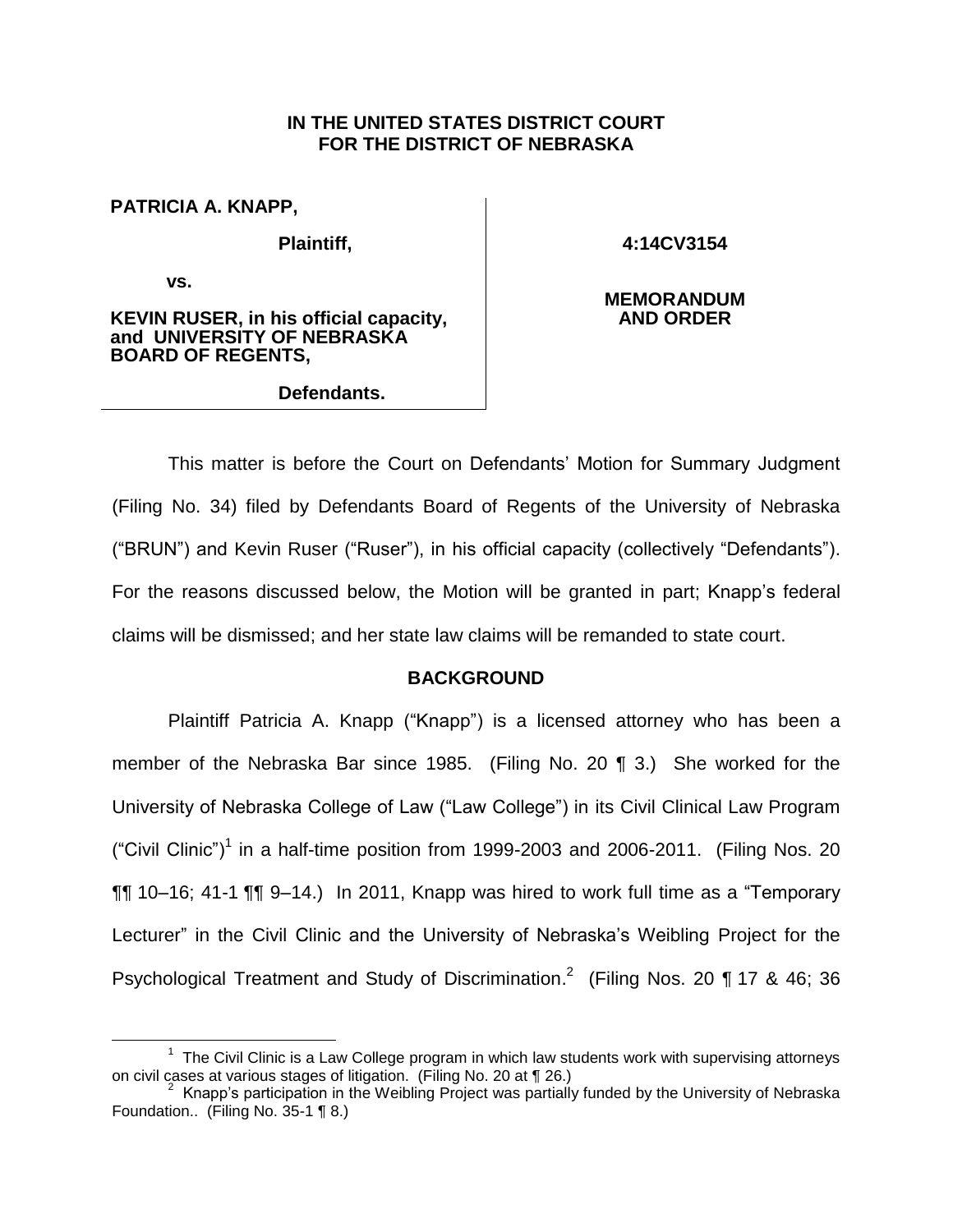$\P$  27; 37-1.) This position was designated a "Special Appointment"<sup>3</sup> per the BRUN's Bylaws ("Bylaws") and the Law College's Guidelines for the Evaluation of Faculty for Promotion and Continuous Appointment in the University of Nebraska College of Law ("Guidelines"). As such, Knapp was neither a member of the faculty nor eligible for tenure. $4$  (Filing No. 36 ¶ 27.)

When Knapp met with the Dean of the Law College to discuss the position, she was told the salary would be \$80,000. (Filing No. 20 ¶ 18.) Knapp told the Dean she believed such a salary was "low," and the Dean said she would attempt to augment the salary for the next academic year, possibly by designating Knapp's position a "professor of practice." (*Id.*) Knapp agreed to the offered salary with the understanding that the Dean would attempt to increase the salary in the future. (*Id.*)

In early August 2012, Knapp received a letter with terms and conditions for the following year's employment contract, specifying a salary that was unsatisfactory to Knapp.<sup>5</sup> (*Id.* 121.) Prior to that time, Knapp had not had any other conversations with the Law College's administration regarding her salary for the upcoming year. (*Id.*) After receiving her contract offer, she learned via the University of Nebraska's website that a recently-hired male faculty member in a tenure-track clinic position was earning a

 $3$  Knapp's position was so categorized because she was hired into the rank of "Temporary Lecturer" and her salary was paid in part by funds which the Law College did not control and could not expect to offer indefinitely. (Filing Nos. 35-1 ¶¶ 6–8; 35-2 at ECF 42.)

<sup>&</sup>lt;sup>4</sup> According to the Bylaws, faculty positions include those with the academic rank of researcher and above, while the position of Lecturer is considered a "special appointment." (Filing No. 35-2 at ECF 24 & 42–43.) Only faculty members with the academic rank of "assistant professor" or above may become eligible for tenure. (*Id.* at ECF 42–43.)

 $5\,$  While the letter offered a salary of \$60,000 for the nine months of the academic year, (Filing No. 37-1), there is a discrepancy in the parties' filings as to whether there was also the possibility Knapp would be paid \$20,000 for instruction during the summer of 2013, as she had been paid in the summer of 2012. (*See* Filing Nos. 20 ¶ 18; 21 ¶ 7; 36 ¶ 9; 42 ¶ 17.) Because Knapp's filings indicate she would have found either amount unsatisfactorily low, the discrepancy is immaterial.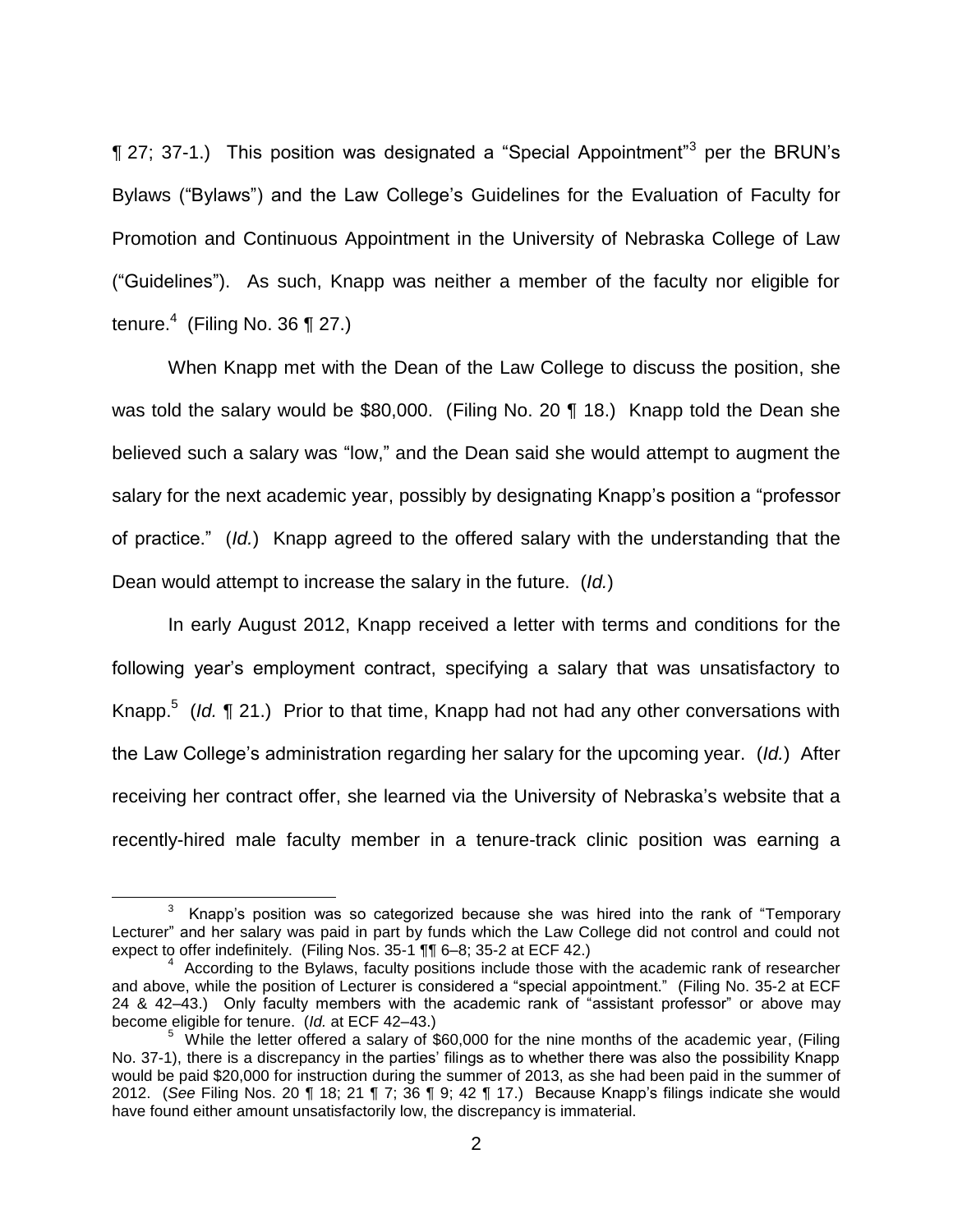\$106,000 salary. (Filing Nos. 20 ¶ 23; 36 ¶ 23; 35-5 at ECF 1.) On August 22, 2012, Knapp informed the Civil Clinic's Director, Kevin Ruser, that she believed the clinical programs at the Law College had a "gender equity problem" in regards to the payment of faculty and lecturers. (Filing No. 20 ¶ 24.) Although Knapp agreed to employment and salary terms for the next year, she alleges that the conversation ultimately became "heated." (*Id.* ¶ 29.)

After this conversation, Knapp alleges Ruser ceased communicating with her adequately and began neglecting his duties in the Civil Clinic. (*Id.* ¶¶ 30–33.) According to Knapp, the end result was that the Civil Clinic "was not fulfilling its ethical obligations to its clients or to its students." (*Id.* ¶ 39.) In the spring of 2013, Knapp learned that Ruser would be receiving a lifetime achievement award from the Law College. (*Id.* ¶ 40.) Ruser's alleged failure to inform Knapp that he would be receiving this award led Knapp to conclude that her relationship with Ruser was so fractured that they could not "work together as law partners in a way that would meet their ethical obligations to their clients and to their students." (*Id.* ¶ 45.)

When the Dean of the Law College contacted Knapp to arrange a meeting to discuss plans for the upcoming 2013-14 academic year, Knapp initially refused to meet with the Dean, telling her "I will not meet with you . . . because there is nothing you could say that could convince me to be associated with Kevin Ruser." (Filing Nos. 35-6 at 2; 36 ¶ 39.) Despite her initial refusal, Knapp eventually did meet with the Dean. (Filing Nos. 20 ¶ 47; 36 ¶ 40.) At the meeting, Knapp informed the Dean of several perceived problems in the Civil Clinic. Many of the problems, according to Knapp, existed in the clinic beginning in the 1980s. (Filing Nos. 20 ¶ 47; 36 ¶ 40.)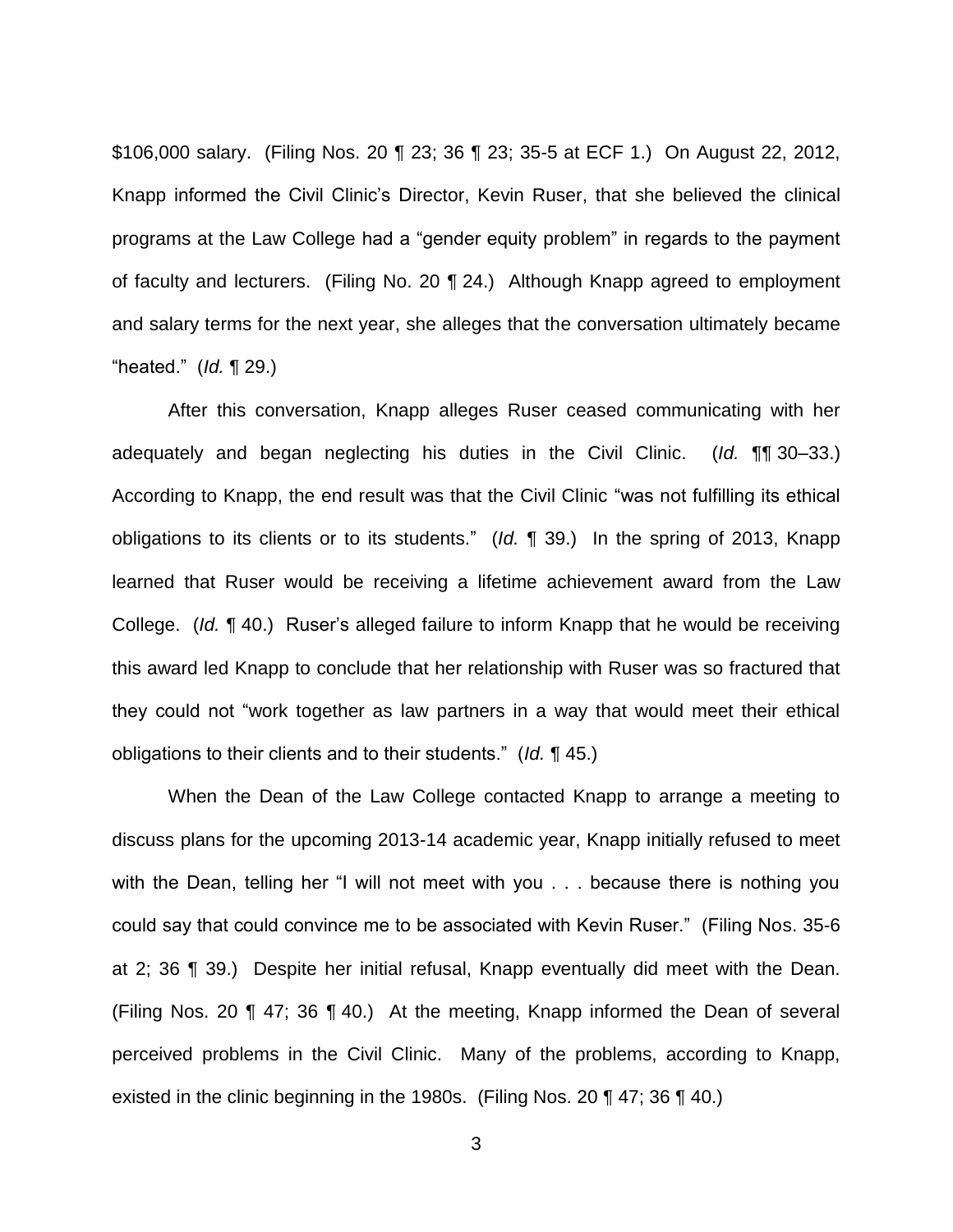#### **STANDARD OF REVIEW**

"Summary judgment is appropriate when, construing the evidence most favorably to the nonmoving party, there is no genuine issue of material fact and the moving party is entitled to judgment as a matter of law." *Crozier v. Wint,* 736 F.3d 1134, 1136 (8th Cir. 2013) (citing Fed. R. Civ. P. 56(c)). "Summary Judgment is not disfavored and is designed for every action." *Briscoe v. Cnty. of St. Louis*, 690 F.3d 1004, 1011 n.2 (8th Cir. 2012) (quoting *Torgerson v. City of Rochester*, 643 F.3d 1031, 1042 (8th Cir. 2011) (en banc) *cert. denied*, 132 S. Ct. 513 (2011)) (internal quotations omitted). In reviewing a motion for summary judgment, the Court will view "all facts and mak[e] all reasonable inferences favorable to the nonmovant." *Gen. Mills Operations, LLC v. Five Star Custom Foods, Ltd.,* 703 F.3d 1104, 1107 (8th Cir. 2013). "[W]here the nonmoving party will bear the burden of proof at trial on a dispositive issue . . . Rule 56(e) permits a proper summary judgment motion to be opposed by any of the kinds of evidentiary materials listed in Rule 56(c), except the mere pleadings themselves." *Celotex Corp. v. Catrett*, 477 U.S. 317, 324 (1986). The moving party need not negate the nonmoving party's claims by showing "the absence of a genuine issue of material fact." *Id*. at 325. Instead, "the burden on the moving party may be discharged by 'showing' . . . that there is an absence of evidence to support the nonmoving party's case." *Id.*

In response to the movant's showing, the nonmoving party's burden is to produce specific facts demonstrating "'a genuine issue of material fact' such that [its] claim should proceed to trial." *Nitro Distrib., Inc. v. Alticor, Inc.*, 565 F.3d 417, 422 (8th Cir. 2009) (quoting *Matsushita Elec. Indus. Co. v. Zenith Radio Corp*., 475 U.S. 574, 586 (1986)). The nonmoving party "must do more than simply show that there is some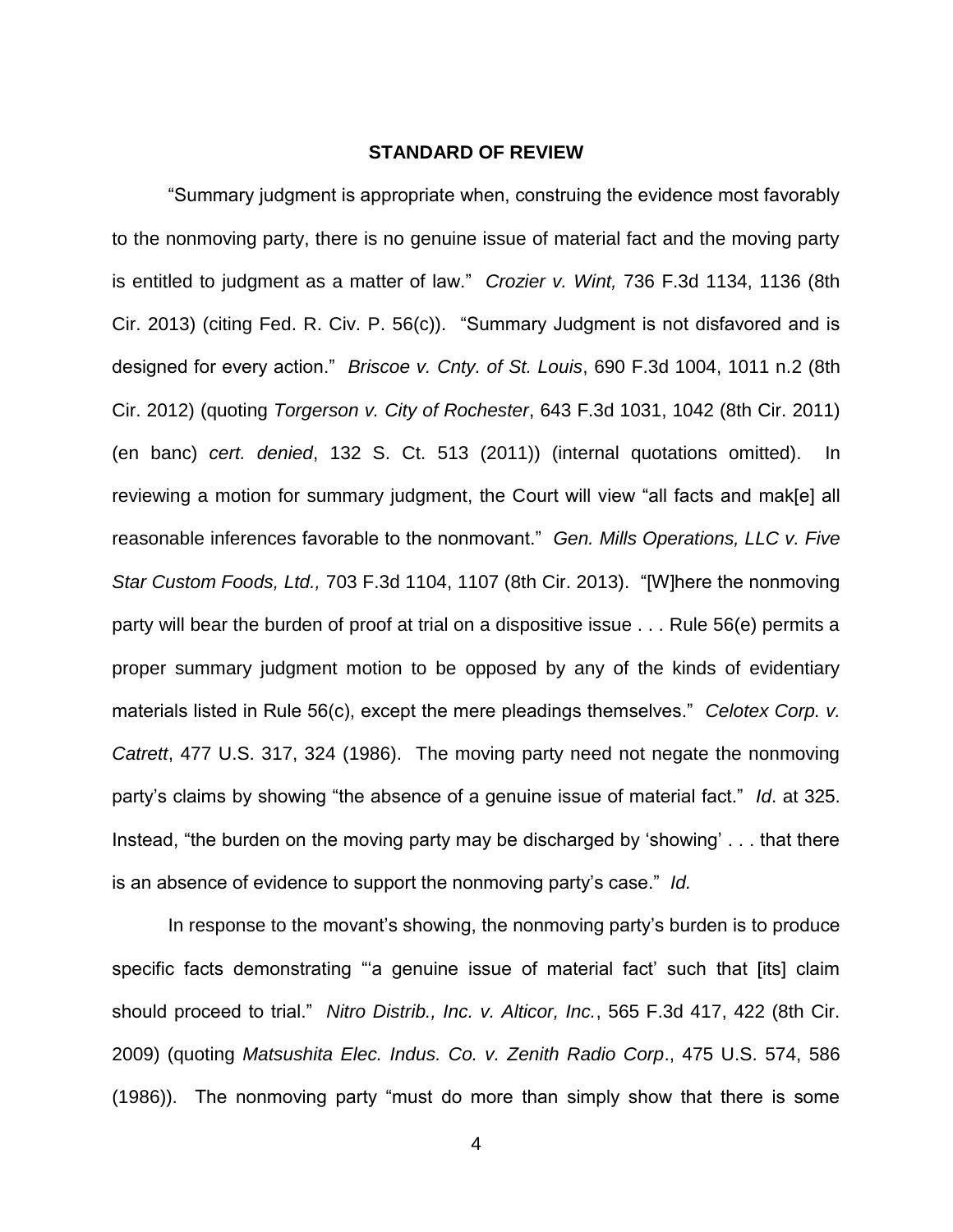metaphysical doubt as to the material facts, and must come forward with specific facts showing that there is a genuine issue for trial." *Briscoe,* 690 F.3d at 1011 (quoting *Torgerson*, 643 F.3d at 1042) (internal quotation marks omitted). "'[T]he mere existence of some alleged factual dispute between the parties'" will not defeat an otherwise properly supported motion for summary judgment. *Quinn v. St. Louis Cty.*, 653 F.3d 745, 751 (8th Cir. 2011) (quoting *Anderson v. Liberty Lobby, Inc.*, 477 U.S. 242, 247-48 (1986)).

In other words, in deciding "a motion for summary judgment, facts must be viewed in the light most favorable to the nonmoving party only if there is a genuine dispute as to those facts." *Guimaraes v. SuperValu, Inc.*, 674 F.3d 962, 972 (8th Cir. 2012) (quoting *Torgerson*, 643 F.3d at 1042) (internal quotation marks omitted). Otherwise, where the Court finds that "the record taken as a whole could not lead a rational trier of fact to find for the non-moving party," there is no "genuine issue for trial" and summary judgment is appropriate. *Torgerson*, 643 F.3d at 1042 (quoting *Ricci v. DeStefano*, 557 U.S. 557, 586 (2009)) (internal quotations omitted).

#### **DISCUSSION**

In her Amended Complaint (Filing No. 20) ("Amended Complaint"), Knapp presents ten claims against the Defendants. Six of her claims concern allegations of sex-based wage discrimination,  $6$  and the remaining four claims concern allegations of

 $6$  Knapp's first, second, fourth, fifth, sixth, and eighth claims are styled as disparate impact, disparate treatment, discriminatory wage practices, discrimination in violation of Nebraska's Fair Employment Practices Act, discrimination in violation of the Equal Pay Act of 1963, and discrimination in violation of Title VII of the Civil Rights Act of 1964.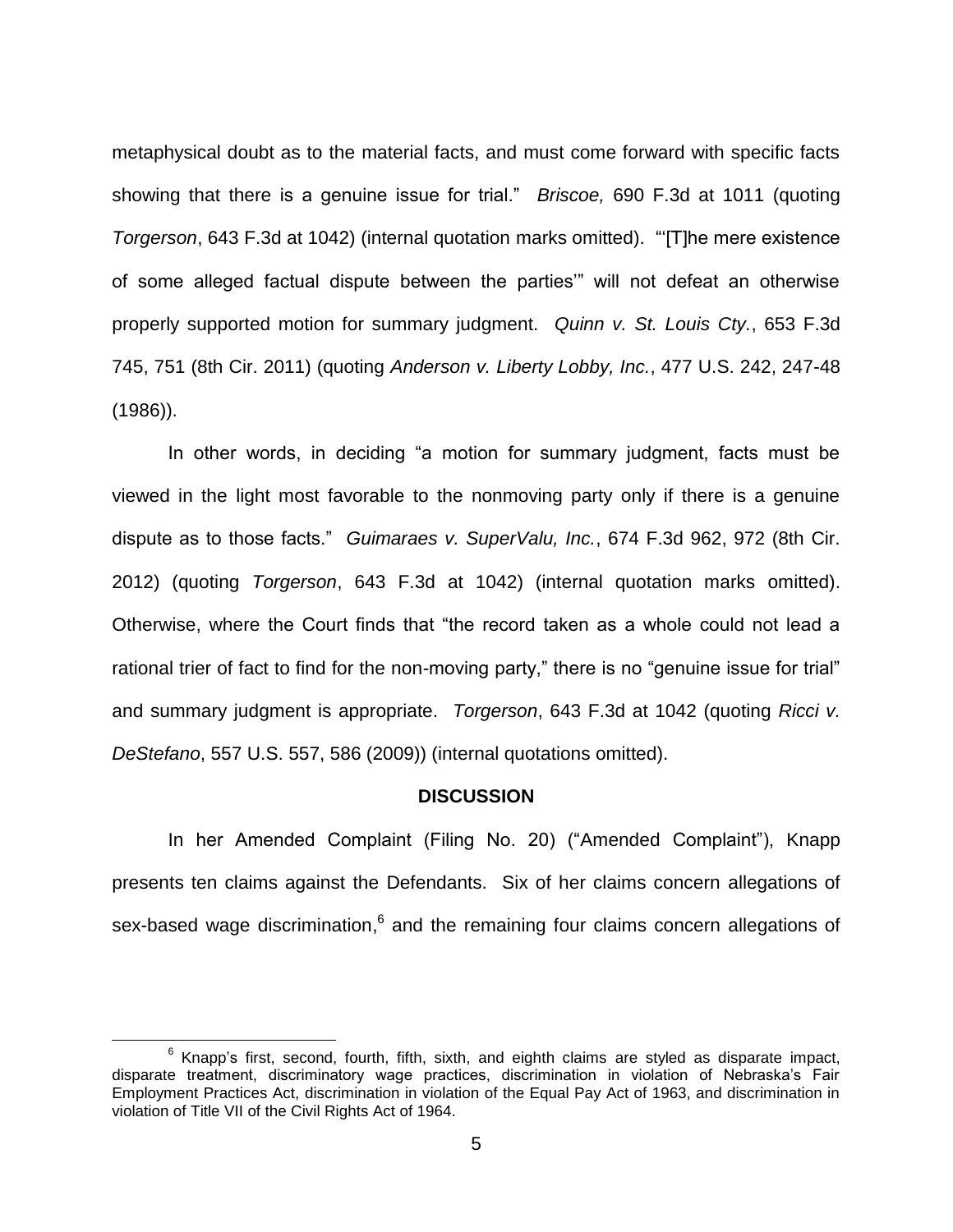retaliation.<sup>7</sup> Before examining the merits of the claims, this Court must consider the question of sovereign immunity to determine if it has subject matter jurisdiction.

## **I. Sovereign Immunity**

Because Knapp seeks relief from the BRUN, an agency of the state of Nebraska, $^8$  and from a University faculty member acting in his official capacity, $^9$  this Court must first determine if any claims are barred by sovereign immunity. *See Pennhurst State Sch. & Hosp. v. Halderman*, 465 U.S. 89, 121 (1984) ("A federal court must examine each claim in a case to see if the court's jurisdiction over that claim is barred by the Eleventh Amendment."); *Id.* ("[N]either pendent jurisdiction nor any other basis of jurisdiction may override the Eleventh Amendment."). *See also Kimel v. Florida Bd. of Regents*, 528 U.S. 62, 73 (2000) (citing *Coll. Sav. Bank v. Fla. Prepaid Postsecondary Educ. Expense Bd.*, 527 U.S. 666, 669–70 (1999); *Seminole Tribe of Florida v. Florida,* 517 U.S. 44, 54 (1996)) ("[T]he Constitution does not provide for federal jurisdiction over suits against nonconsenting States."); *Lors v. Dean*, 746 F.3d

 $\overline{a}$  $^7$  Knapp's third, seventh, ninth, and tenth claims are styled as constructive discharge, hostile work environment, violation of public policy, and retaliation.

 $8$  Both the Nebraska Supreme Court and the U.S. Court of Appeals for the Eighth Circuit have held that the BRUN and the University of Nebraska are state agencies with sovereign immunity under the Eleventh Amendment to the U.S. Constitution. *See Doe v. Bd. of Regents of the Univ. of Neb.*, 788 N.W.2d 264, 281, n.51 (Neb. 2010); *Becker v. Univ. of Neb. at Omaha,* 191 F.3d 904, 908–09 (8th Cir. 1999); *see also Bd. of Regents of Univ. of Nebraska v. Dawes*, 370 F. Supp. 1190, 1193 (D. Neb. 1974) (concluding that Neb. Rev. Stat. § 85–105 does not grant the BRUN the power to waive immunity from suit in federal court).

<sup>&</sup>lt;sup>9</sup> Because "[s]uits against persons in their official capacity are just another method of filing suit against the entity," the suit against Ruser is similarly subject to a sovereign immunity analysis. *Parrish v. Luckie*, 963 F.2d 201, 203 n.1 (8th Cir. 1992) (citing *Monell v. New York City Dep't of Social Servs.*, 436 U.S. 658, 690 n.55 (1978)) ("A plaintiff seeking damages in an official-capacity suit is seeking a judgment against the entity.") (internal citations omitted). Because Knapp seeks relief that is exclusively retrospective, the exception to the doctrine of sovereign immunity under *Ex Parte Young,* 209 U.S. 123 (1908), does not apply to her claims. The *Young* exception never applies to the state itself or its agencies, regardless of the nature of the relief sought. *Monroe v. Arkansas State Univ.*, 495 F.3d 591, 594 (8th Cir. 2007) ("While under [*Ex Parte Young*] state officials may be sued in their official capacities for *prospective injunctive* relief without violating the Eleventh Amendment, the same doctrine does not extend to states or state agencies." (emphasis supplied)).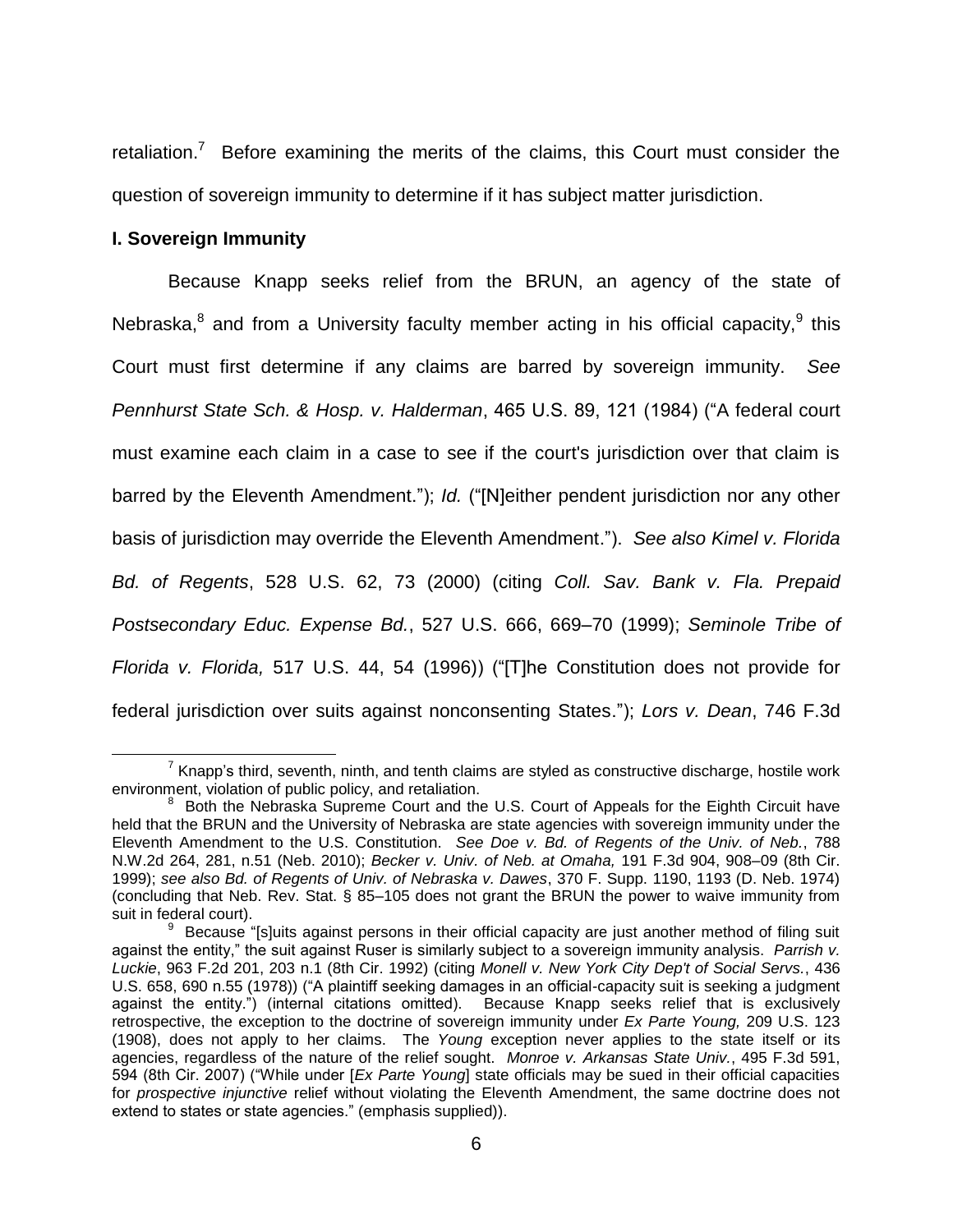857, 861 (8th Cir. 2014) (quoting *Harmon Indus., Inc. v. Browner*, 191 F.3d 894, 903 (8th Cir. 1999) ("Sovereign immunity . . . is a jurisdictional threshold matter.").

Sovereign immunity bars any suit brought in federal court against a state or state agency, regardless of the nature of the relief sought, unless Congress has abrogated the states' immunity or a state has consented to suit or waived its immunity. *See Seminole Tribe*, 517 U.S. at 74; *Pennhurst State Sch.*, 465 U.S. at 100; *Edleman v. Jordan,* 415 U.S. 651, 663 (1974). A waiver of sovereign immunity by a state requires a "clear, unequivocal statement that it wishes to do so." *Faibisch v. Univ. of Minn.*, 304 F.3d 797, 800 (8th Cir. 2002) (citing *Atascadero State Hosp. v. Scanlon*, 473 U.S. 234, 238–40 (1985)). The state's waiver controls not just whether it may be sued, but in which court a suit may be brought. *Id.* (citing *Atascadero State Hosp.*, 473 U.S. at 241). Thus, a state may consent to suit in state court without waiving its immunity in federal court. *Id.* (citing *Coll. Sav. Bank*, 527 U.S. at 676) (holding that a state statute waiving sovereign immunity in "any court of competent jurisdiction" was not sufficiently specific to waive the state's sovereign immunity to suit in federal court).

## **a. State-law Claims**

Knapp's fourth claim asserts a discriminatory wage practice under Neb. Rev. Stat. § 48-1219. Her fifth and seventh claims assert violations of the Nebraska Fair Employment Practice Act, Neb. Rev. Stat. §§ 48-1101 to 48-1126 ("NFEPA").<sup>10</sup> Her

 $\overline{a}$ <sup>10</sup> In her Amended Complaint, Knapp does not specify upon what law her seventh claim is founded. (*See* Filing No. 20 ¶¶ 77–80.) While Defendants argue the claim is most logically examined under Title VII, Knapp cites to Neb. Rev. Stat. §§ 48-1104(1) and 48-1104(14) in her Brief in Opposition to Summary Judgment in support of Claim Seven. (*See* Filing No. 42 at 6.) Although Knapp admits that her seventh claim (for which she does not identify the relevant law) and her tenth claim (which will be considered under Title VII for reasons discussed later in this opinion) are essentially the same claim, (Filing No. 35-7 at 97:2–6), this Court will construe Claim Seven as arising under Nebraska Law because of Knapp's citation to Neb. Rev. Stat. §§ 48-1104(1) and 48-1104(14).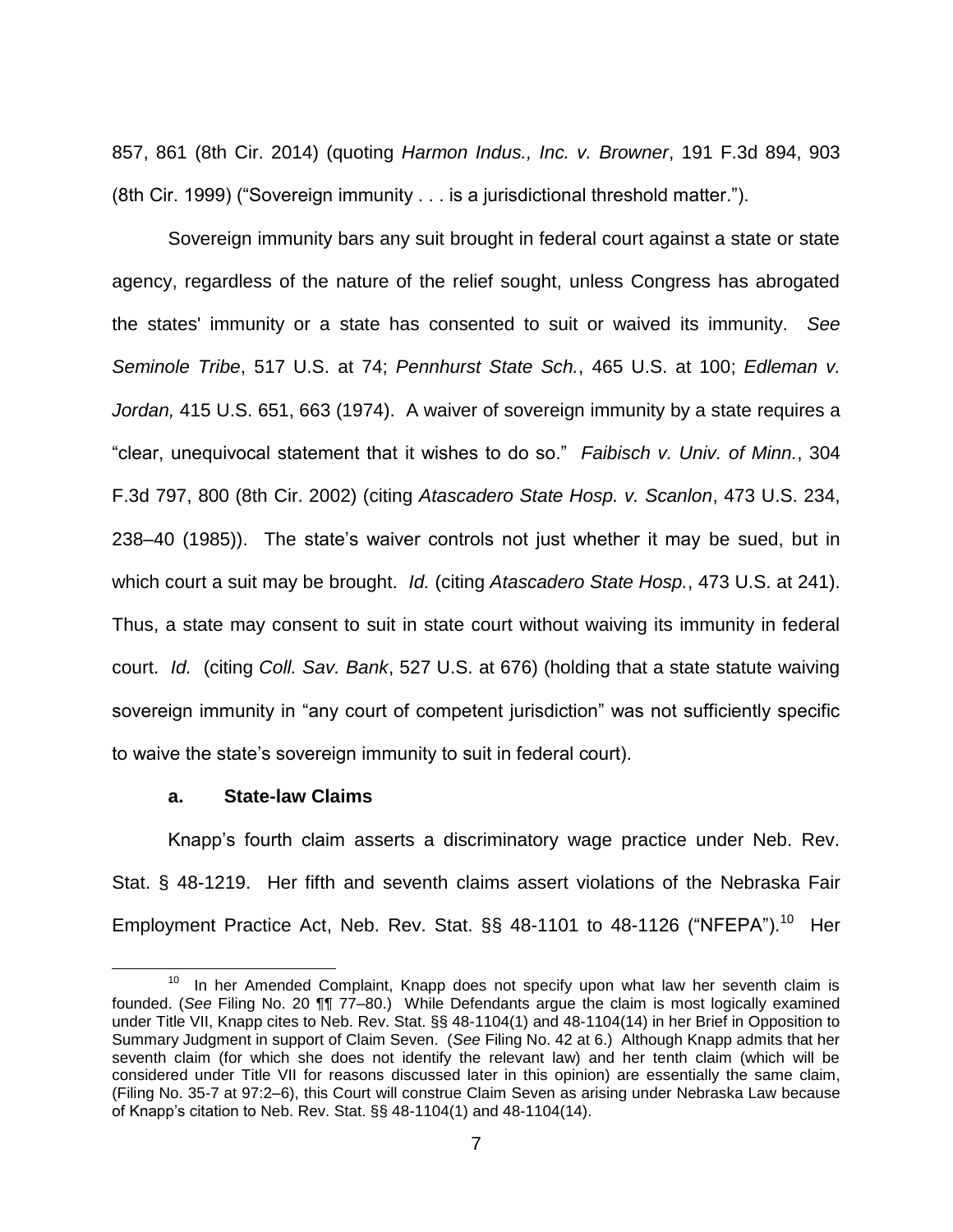ninth claim asserts a public-policy violation under Nebraska Law. For reasons discussed below, the Court finds that it lacks jurisdiction to hear these state law claims due to the Defendants' sovereign immunity.

Nebraska law allows a plaintiff to sue the state for violations of both the NFEPA and Neb. Rev. Stat. § 48-1221 "in the same manner as provided by [Nebraska law] for suits against other employers." Neb. Rev. Stat. §§ 48-1126 and 48-1227.01. For violations of the NFEPA, "[a] complainant who has suffered . . . a violation of [the NFEPA] may . . . file an action directly in the district court of the county where such alleged violation occurred." Neb. Rev. Stat. § 48-1119(4). For violations of Neb. Rev. Stat. § 48-1221, an "[a]ction may be maintained in any court of competent jurisdiction." Neb. Rev. Stat. § 48-1223(2).

Neither of these remedial statutory schemes is sufficiently explicit to effect a waiver of sovereign immunity to suit in federal court. This Court has previously held that Nebraska has not waived immunity to suit in federal court under the NFEPA. *See Schreiber v. Nebraska*, 8:05-cv-537, 2006 WL 488719 (D. Neb. Feb. 28, 2006); *Wright v. Nebraska Health and Human Services System*, 8:04-cv-265, 2005 WL 1331158 (D. Neb. Feb. 14, 2005).Similarly, the language of Neb. Rev. Stat. §§ 48-1223(2) and 48- 1227.01, when read in combination, is the precise type of statutory language the Eighth Circuit Court of Appeals has found insufficient to waive a state's sovereign immunity in federal court. *See Faibisch*, 304 F.3d at 800. Therefore, Knapp's fourth, fifth, and seventh claims are barred by sovereign immunity.

Knapp also asserts a claim for "Public Policy Based Retaliation" as her ninth claim for relief. (Filing No. 20 at 16.) She argues that Nebraska case law recognizes a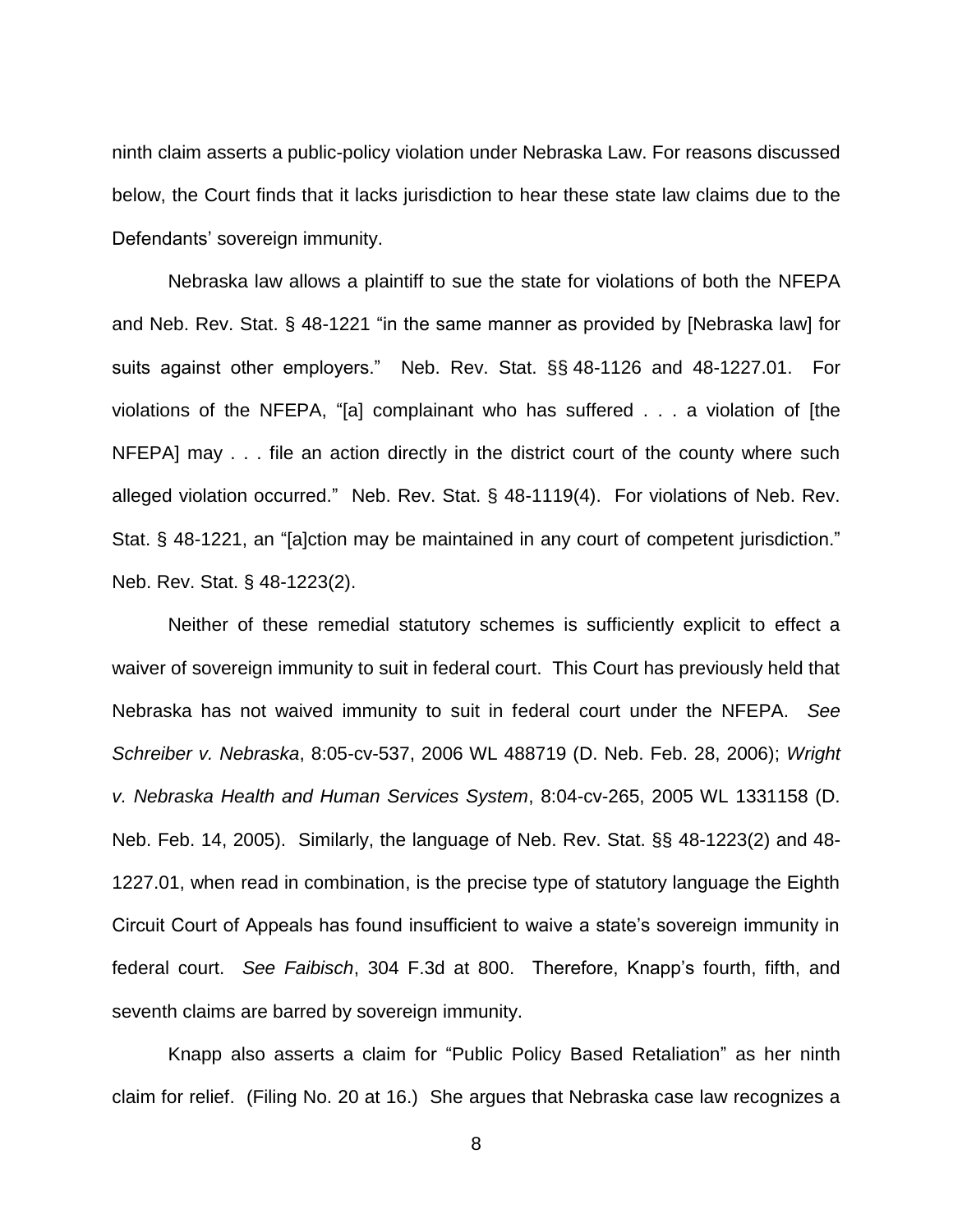"tort-based claim for retaliation when it violates public policy." (Filing No. 42 ¶ 73 (citing *Trosper v. Bag 'N Save*, 734 N.W.2d 704, 706–07 (Neb. 2007)). Although Knapp asserts that her state law claims are authorized pursuant to Neb. Rev. Stat. §§ 48- 1120.01 and 48-1223, these statutory waivers of sovereign immunity lack a clear, unequivocal waiver as applied to her claim of a violation of public policy.

Thus, Knapp's state law claims against the BRUN and Ruser are barred by sovereign immunity and this Court lacks subject matter jurisdiction to adjudicate them. Accordingly, Claims Four, Five, Seven, and Nine will be remanded to the District Court of Lancaster County.

# **b. Federal Law Claims**

Knapp also asserts six claims under federal law. Five of these claims arise under Title VII of the Civil Rights Act of 1964, 42 U.S.C. § 2000e ("Title VII") (Claims One, Two, Three, Eight, and Ten). The remaining claim arises under the Equal Pay Act, 29 U.S.C. § 206(d) ("EPA") (Claim Six). The Eighth Circuit Court of Appeals has held that Congress, pursuant to Section 5 of the Fourteenth Amendment, abrogated states' sovereign immunity for claims under Title VII. *See Lors*, 746 F.3d at 860 n.4 (citing *Nevada Dep't of Human Res. v. Hibbs*, 538 U.S. 721, 729–30 (2003)). Similarly, the Eighth Circuit has held that Congress validly abrogated state sovereign immunity for suits under the EPA. S*ee O'Sullivan v. Minnesota*, 191 F.3d 965, 967 (8th Cir. 1999). Therefore, this Court will examine Knapp's federal claims on their merits.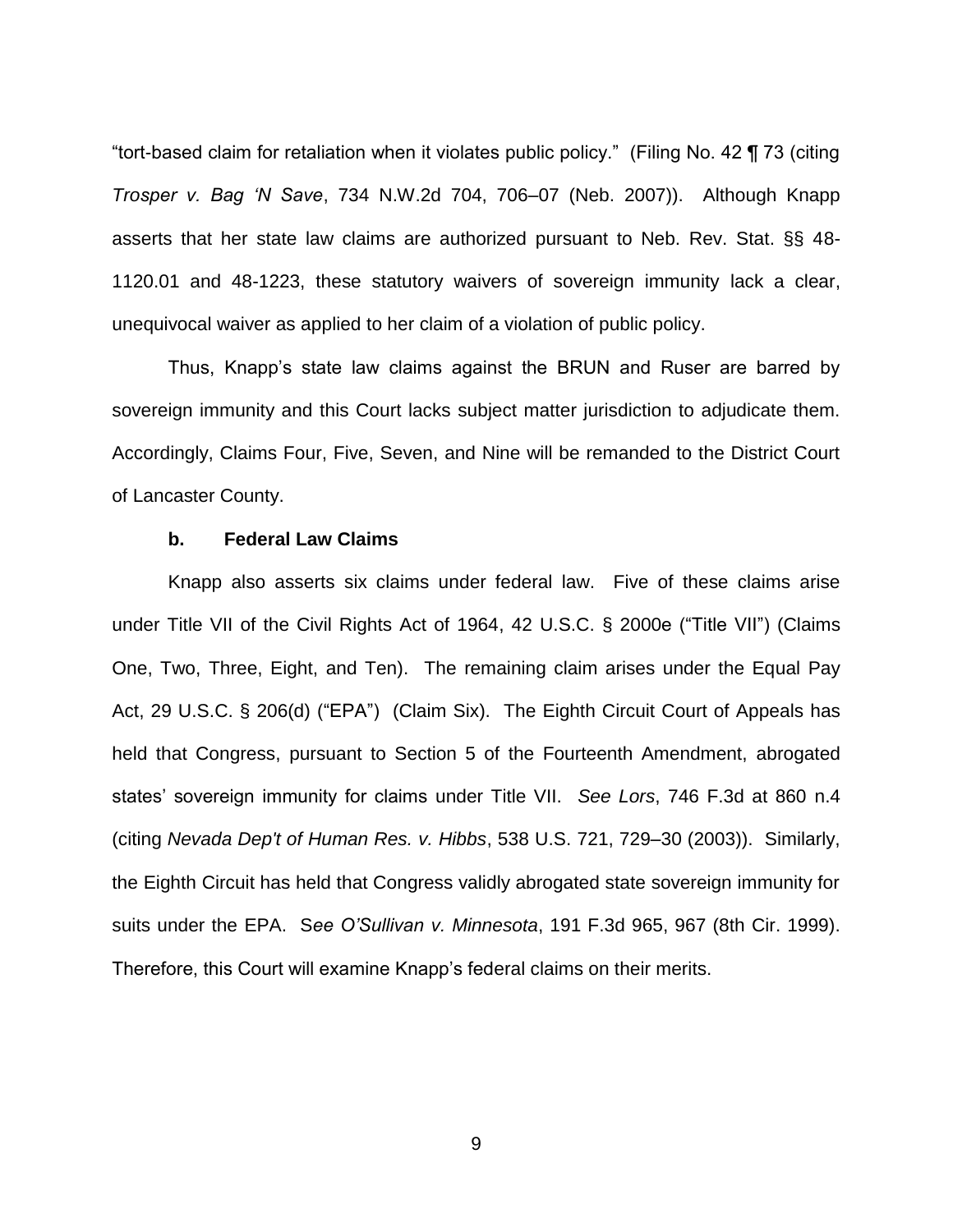#### **II. Sex-based Wage Discrimination**

Knapp's first, second, sixth, and eighth claims assert sex-based wage discrimination by the Law College. Essentially, she contends that she was paid less than male employees and not offered a tenure-track position.

#### **a. Claim One: Disparate Impact**

In her Amended Complaint, Knapp claims that the Law College "hire[d] female lawyer instructors . . . in non-tenured positions, while male instructors hired for identical positions received tenure positions." (Filing No. 20 ¶ 56.) "To establish a prima facie case of disparate impact under [Title VII], [plaintiff] must show: '(1) an identifiable, facially-neutral personnel policy or practice; (2) a disparate effect on members of a protected class; and (3) a causal connection between the two.'" *Bennett v. Nucor Corp.*, 656 F.3d 802, 817 (8th Cir. 2011) (quoting *Mems v. City of St. Paul*, 224 F.3d 735, 740 (8th Cir. 2000)), *cert. denied*, 132 S. Ct. 1807 (2012).

Here, Knapp has not alleged the existence of any facially-neutral employment policy to establish her prima facie case. Rather, the only employment practice Knapp identifies is that "Defendant University hires female lawyer instructors in the civil clinic in non-tenured positions while male instructors hired for identical positions received tenure positions." (Filing No. 20 ¶ 56.) Such an alleged practice is not facially neutral. Essentially, Knapp is arguing that the University refused to hire women in the Civil Clinic for tenured positions. (Filing No. 42 ¶ 52 ("Plainly, female supervising attorneys do not get tenure track positions while male supervising attorneys are given tenure track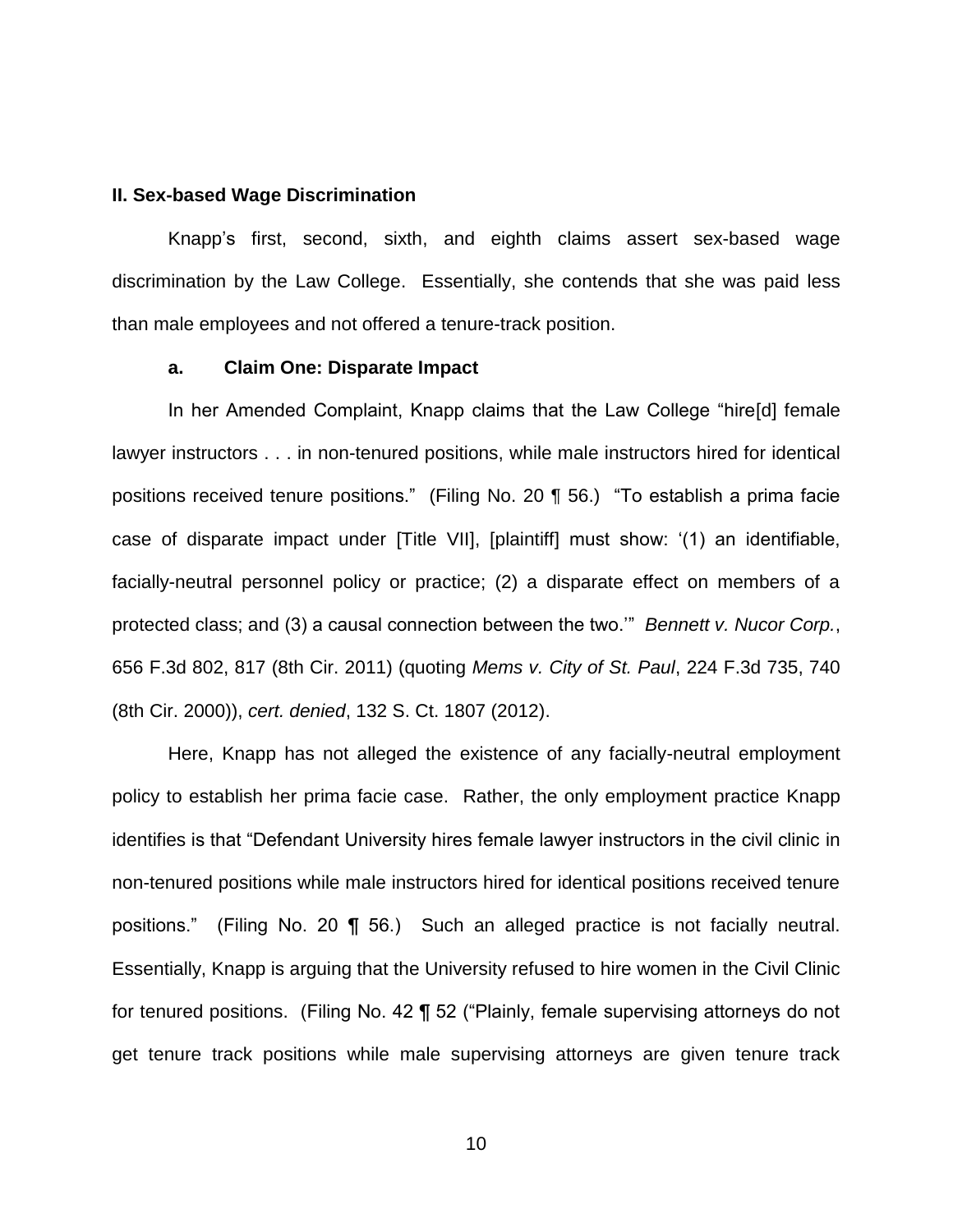positions.").)<sup>11</sup> Knapp does not identify any facially-neutral policy or practice that has a disparate effect on a protected class. Thus, she has not pled a prima facie case for disparate impact and her claim will be dismissed.

# **b. Claims Two, Six and Eight: Disparate Treatment and Discrimination Under Title VII and Wage Discrimination Under the Equal Pay Act**

Knapp next claims that the University "intentionally discriminated against her on the basis of sex." (Filing No. 20 ¶ 60.) In characterizing the alleged discrimination, Knapp claims that she "suffered an adverse employment action by receiving lower pay than all the male supervising attorneys in the clinical programs and not getting a tenuretrack position while others did." (*See* Filing No. 42 ¶ 56.) Although Knapp argues her Title VII claims as if it were a matter of the Law College failing to promote her and paying her less than male colleagues, the uncontroverted evidence is that Knapp could only become eligible for tenure if she were hired into a tenure-eligible position. (*See* Filing No. 35-3 at 5 (stating that the possibility of promotion to tenure does not apply to any positions in the Law College's clinical programs other than those with the rank of Assistant Professor, Associate Professor, or Professor).) Per the Guidelines, there was no method by which her position as Lecturer could be transmogrified after a period of

<sup>&</sup>lt;sup>11</sup> This is not an allegation of disparate impact, but rather disparate treatment, a claim Knapp separately alleges in her Amended Complaint. *See Raytheon Co. v. Hernandez*, 540 U.S. 44, 52 (2003) ("[The U.S. Supreme Court] has consistently recognized a distinction between claims of discrimination based on disparate treatment and claims of discrimination based on disparate impact. [Under disparate treatment,] [t]he employer simply treats some people less favorably than others because of their race, color, religion, sex, or [other protected characteristic]. . . . By contrast, disparate-impact claims involve employment practices that are facially neutral in their treatment of different groups but that in fact fall more harshly on one group than another and cannot be justified by business necessity." (quoting *Teamsters v. United States*, 431 U.S. 324, 335–36, & n.15 (1977) (internal quotation marks omitted)); *Cartwright v. State*, 837 N.W.2d 521, 527 (Neb. 2013) ("Title VII prohibits both intentional discrimination, known as disparate treatment, as well as practices that, although they are not intentional discrimination, have a disproportionately adverse effect on minorities, which is known as disparate impact.") (citing *Ricci v. DeStefano*, 557 U.S. 557 (2009)).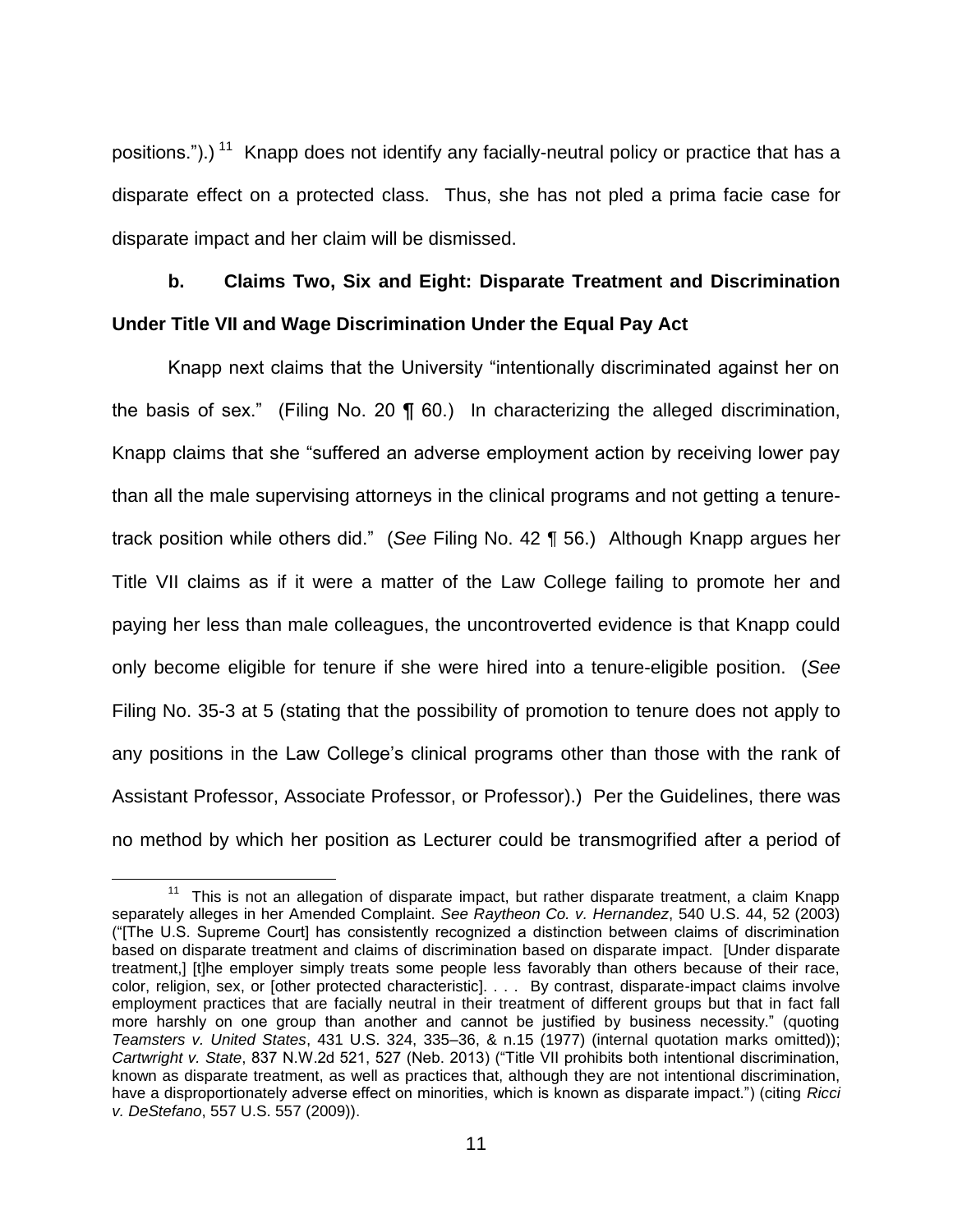time into a tenure-eligible position. Because Knapp argues her second and eighth claims as a failure to promote and wage discrimination, yet presents evidence more consistent with a failure to hire, the Court will examine her claim's merits in both contexts.

Absent direct evidence of discrimination, a plaintiff asserting disparate treatment and discrimination under Title VII on the basis of sex must meet the elements of the *McDonnell-Douglas* framework in order to create an inference of discrimination. Such an inference shifts the burden to the defendant to "articulate a legitimate, nondiscriminatory reason for the adverse employment action." *Young v. Builders Steel Co.*, 754 F.3d 573, 577–78 (8th Cir. 2014) (citing *McDonnell Douglas Corp. v. Green*, 411 U.S. 792 (1973); *Davis v. Jefferson Hosp. Ass'n*, 685 F.3d 675, 680–81 (8th Cir. 2012)).

To plead a Title VII prima facie claim alleging a failure to promote or wage discrimination, a plaintiff must plead that "(1) [s]he is a member of a protected class, (2) [s]he met [her] employer's legitimate expectations, (3) [s]he suffered an adverse employment action, and (4) the circumstances give rise to an inference of discrimination (for example, similarly situated employees outside the protected class were treated differently)." *Young*, 754 F.3d at 577 (quoting *Gibson v. Am. Greetings Corp.*, 670 F.3d 844, 853–54 (8th Cir. 2014) (internal quotation marks omitted)). A prima facie EPA wage discrimination claim is sufficiently similar to this framework that Knapp's Sixth Claim may be examined here as well.<sup>12</sup>

 $12$  In order to prevail on a claim under the EPA, "[a] plaintiff must first establish a prima facie case that women were paid less than men in the same establishment for equal work requiring equal skill, effort, and responsibility and performed under similar working conditions." *Price v. N. States Power Co.*, 664 F.3d 1186, 1191 (8th Cir. 2011) (citing *Hutchins v. Int'l Bhd. of Teamsters*, 177 F.3d 1076, 1080 (8th Cir. 1999)); *see also Schnellbaecher v. Baskin Clothing Co.*, 887 F.2d 124, 130 (7th Cir. 1989) (citing *County*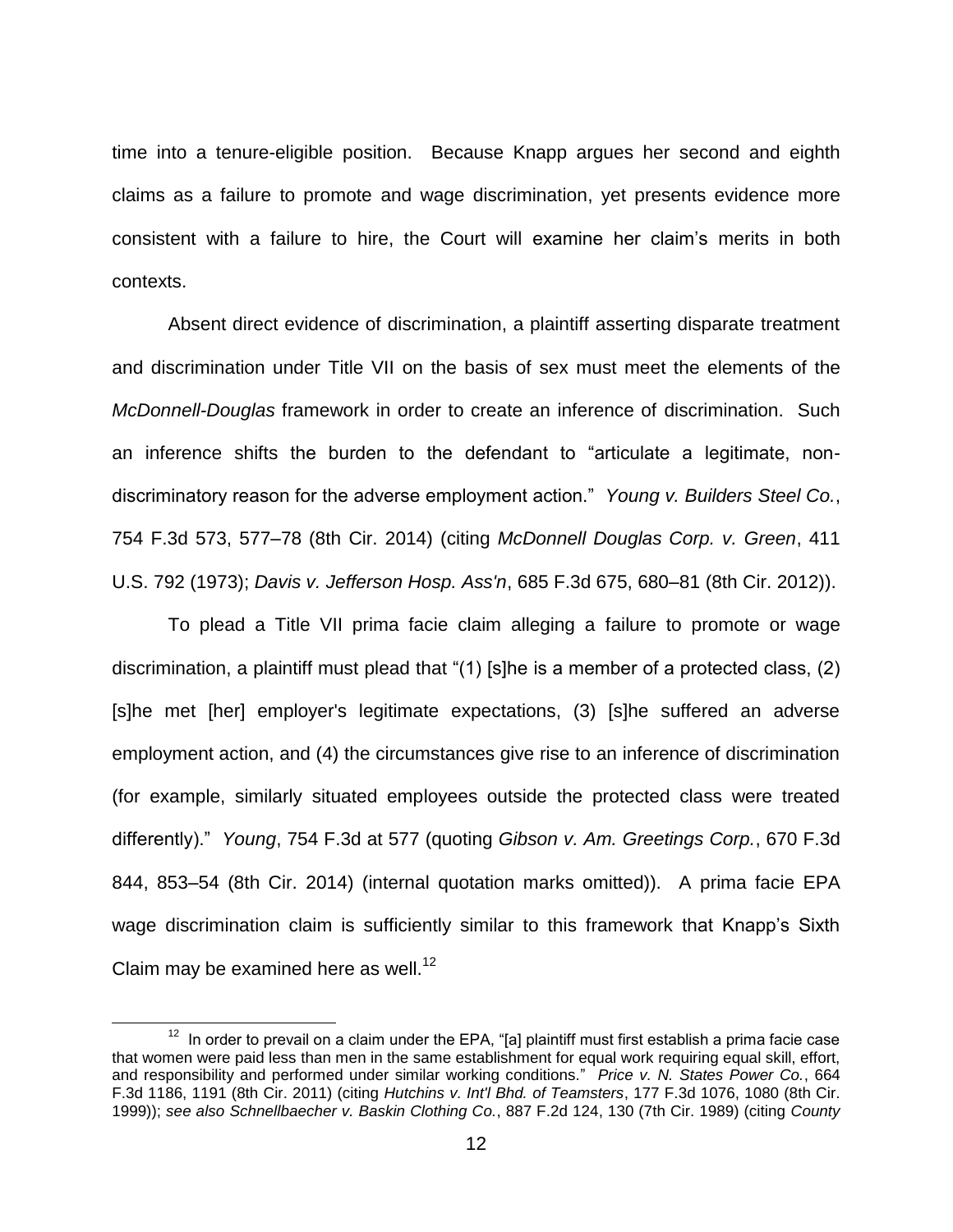In order prevail under both Title VII and the EPA, Knapp must identify similarly situated males who were treated differently from Knapp. *See Bennett*, 656 F.3d at 819 ("To create an inference of racial discrimination based on disparate treatment of fellow employees, the plaintiffs must show that they were treated differently than similarly situated persons who are not members of the protected class."); *Price*, 664 F.3d at 1191. "The test to determine whether individuals are similarly situated is rigorous and requires that the other employees be similarly situated in all relevant respects before the plaintiff can introduce evidence comparing herself to the other employees." *Bennett*, 656 F.3d at 819 (quoting *Chism v. Curtner*, 619 F.3d 979, 984 (8th Cir. 2010)) (internal quotation marks omitted). Although this standard is rigorous, the "similarly situated coworker inquiry is a search for a substantially similar employee, not for a clone." *Ridout v. JBS USA, LLC*, 716 F.3d 1079, 1085 (8th Cir. 2013) (quoting *Chaney v. Plainfield Healthcare Ctr.,* 612 F.3d 908, 916 (7th Cir. 2010) (internal quotation marks omitted)).

Construing all facts in a light most favorable to Knapp, her claim falters because she has not shown any similarly situated male comparators who were treated differently. Thus, she cannot establish an inference of discrimination. By Knapp's own admission, all the individuals whom she identifies as comparators performed work or held duties that differed substantially from her own as a Temporary Lecturer in the Civil Clinic. (Filing No. 35-7 at 87:8–90:9.) The comparators were engaged in directing clinical programs at the Law College and were required to undertake academic research

*of Washington v. Gunther*, 452 U.S. 161, 178–80 (1981) ("Title VII's wage coverage is broader than that of the Equal Pay Act.").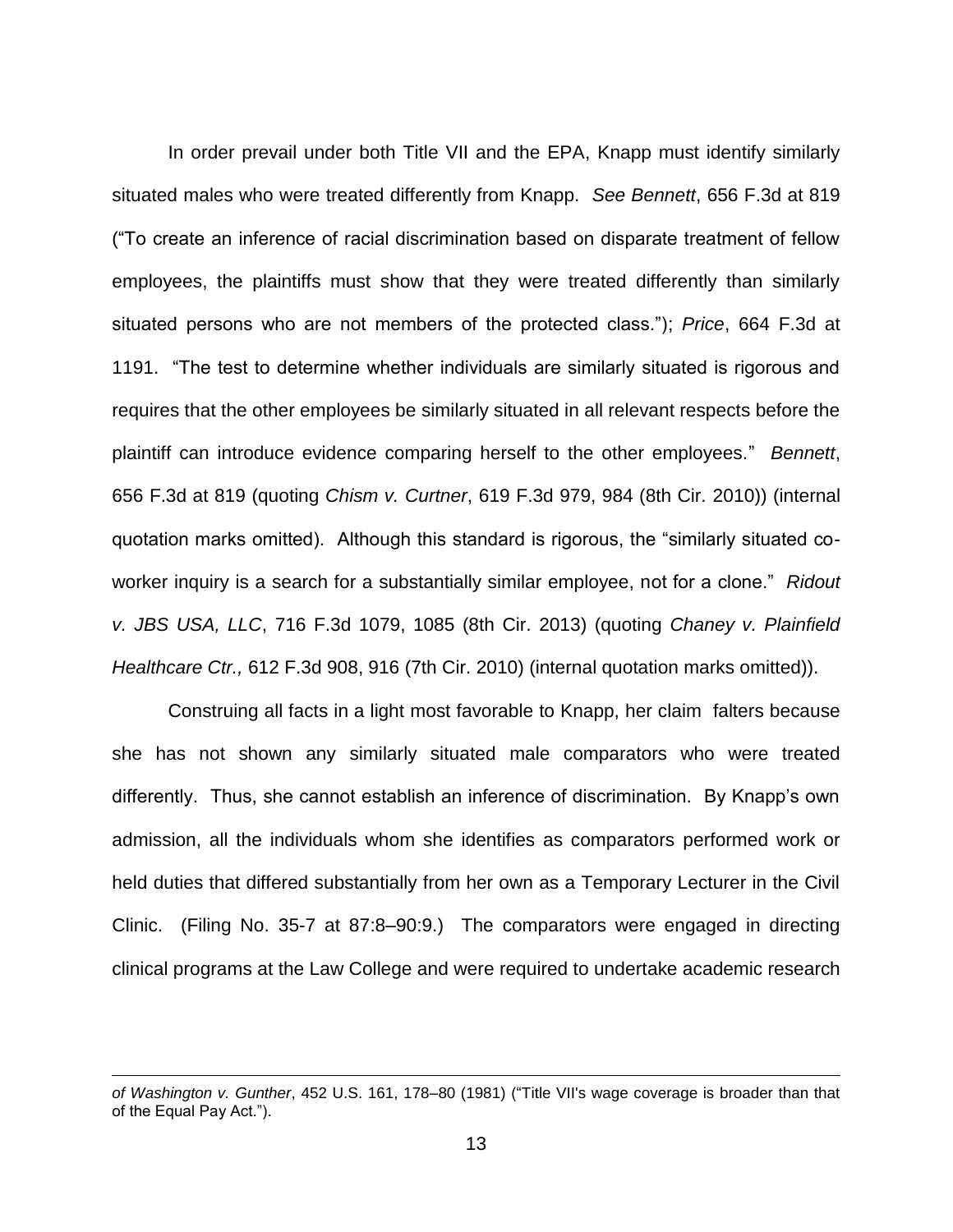and service as part of their positions' requirements. None of these expectations applied to Knapp's position as a Temporary Lecturer, which focused solely on teaching.<sup>13</sup>

Knapp argues that her job duties were substantially similar to her comparators because she performed "research" similar to that required of several of her proffered comparators. However, Knapp has admitted that the research required of her comparators was distinct from her work she labels "research" in her brief opposing summary judgment. (Filing No. 35-7 at 87:18–88:2 ("[Knapp]: The difference [between tenure-track and non-tenured positions] primarily related to the tenure-track faculty members need to spend approximately 20% of their time on research and writing and 20% of their time doing community service . . . . [W]hat I was doing was 100 percent teaching.").) As such, Knapp has not alleged sufficient evidence of comparable individuals to make a prima facie inference of discrimination under Title VII or the EPA.

Knapp's Title VII claims (Claims Two and Eight) similarly fail when examined as a failure to hire.<sup>14</sup> In order to establish a prima facie inference of discriminatory failure to hire, a plaintiff must plead that "(1) [plaintiff] belongs to a protected class; (2) [plaintiff] applied and was qualified for a job for which [defendant] was seeking applicants; (3) [defendant] rejected [plaintiff]; and (4) after rejecting [plaintiff], [defendant] continued to seek applicants with his qualifications." *E.E.O.C. v. Audrain Health Care, Inc.*, 756 F.3d 1083, 1087 (8th Cir. 2014) (citing *Hunter v. United Parcel Serv., Inc.*, 697 F.3d 697, 703

<sup>&</sup>lt;sup>13</sup> Although Knapp denies having ever seen a description of her position during her employment, (Filing No. 35-7 at 83:11), she acknowledges that the position's listing for 2013-2014 following her resignation accurately described the job she performed for 2012-2013. (*Id.* at 83:12–21.) This listing states that the position "carries no expectation of scholarship and a minimal expectation of engaging in public service or outreach." (*Id.* at ECF 154.)

 $14$  Knapp's allegations cannot support her EPA claim when examined as a failure to hire or failure to promote. *See Schnellbaecher*, 887 F.2d at 130 ("[Plaintiff's promotion discrimination claim] is beyond the scope of the [EPA].")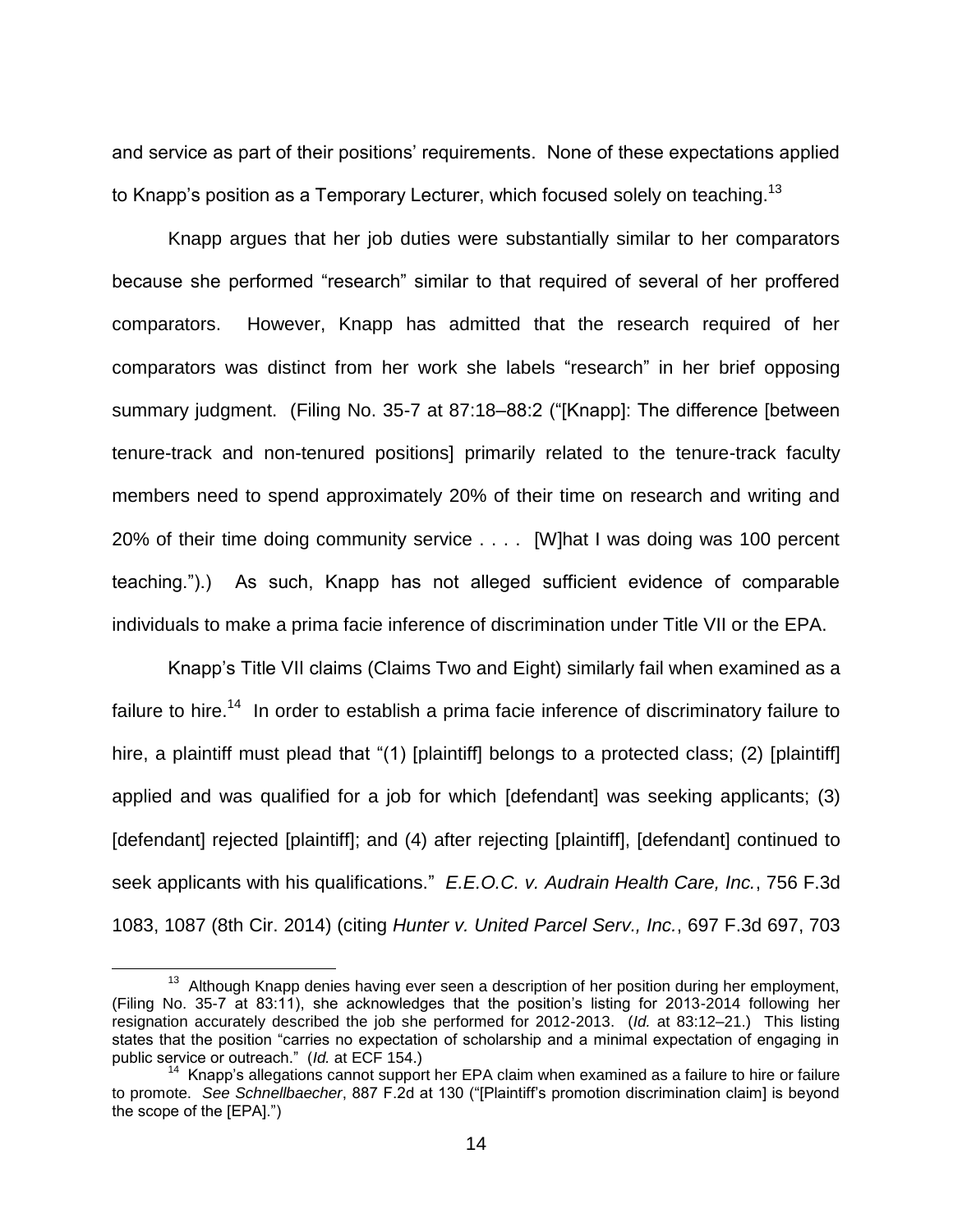(8th Cir. 2012)). Knapp does not allege that she applied for any tenure-eligible position. Rather, from the initial full-time employment offer in 2011, Knapp was aware that her position did not carry the possibility of tenure.<sup>15</sup> (*See* Filing No. 37-1 (offering Knapp a "special appointment as a Temporary Lecturer" in a "non-tenure leading" position).)

Nowhere does Knapp allege that the Dean of the Law College made any assertion that the Lecturer position could ever become eligible for tenure, even when the Dean indicated she would attempt to secure a larger salary for Knapp for the 2012- 2013 year. On the contrary, the uncontroverted evidence is that Knapp and the Law College mutually understood at all times that Knapp's position was not eligible for tenure and that no amount of time spent in the position would accrue towards tenure.

In her brief opposing summary judgment, Knapp acknowledges that the Law College has adopted the Guidelines but that they "[do] not appear to have been implemented in Plaintiff's case" because she "worked for many years yet male supervising attorneys received better compensation, better job opportunities, and tenure track positions." (Filing No. 42 ¶ 28.) Nowhere does Knapp allege how nine years of non-continuous, half-time employment entitles her under Title VII to have her position changed into one which was eligible for tenure, particularly as the evidence shows there

 $15$  Knapp argues that the solution to this disparate treatment would be for the Law College to institute a policy that requires all attorneys in the Clinical Programs at the Law College to be considered for tenure after one year of employment. (Filing No. 42 ¶ 52.) Such a judicial mandate is beyond the requirements of Title VII or the Equal Pay Act. *See Torgerson*, 643 F.3d at 1045. ("[Title VII] does not require the employer to restructure his employment practices to maximize the number of minorities and women hired." (quoting *Texas Dep't of Cmty. Affairs v. Burdine*, 450 U.S. 248, 259 (1981)) (internal quotation marks omitted)).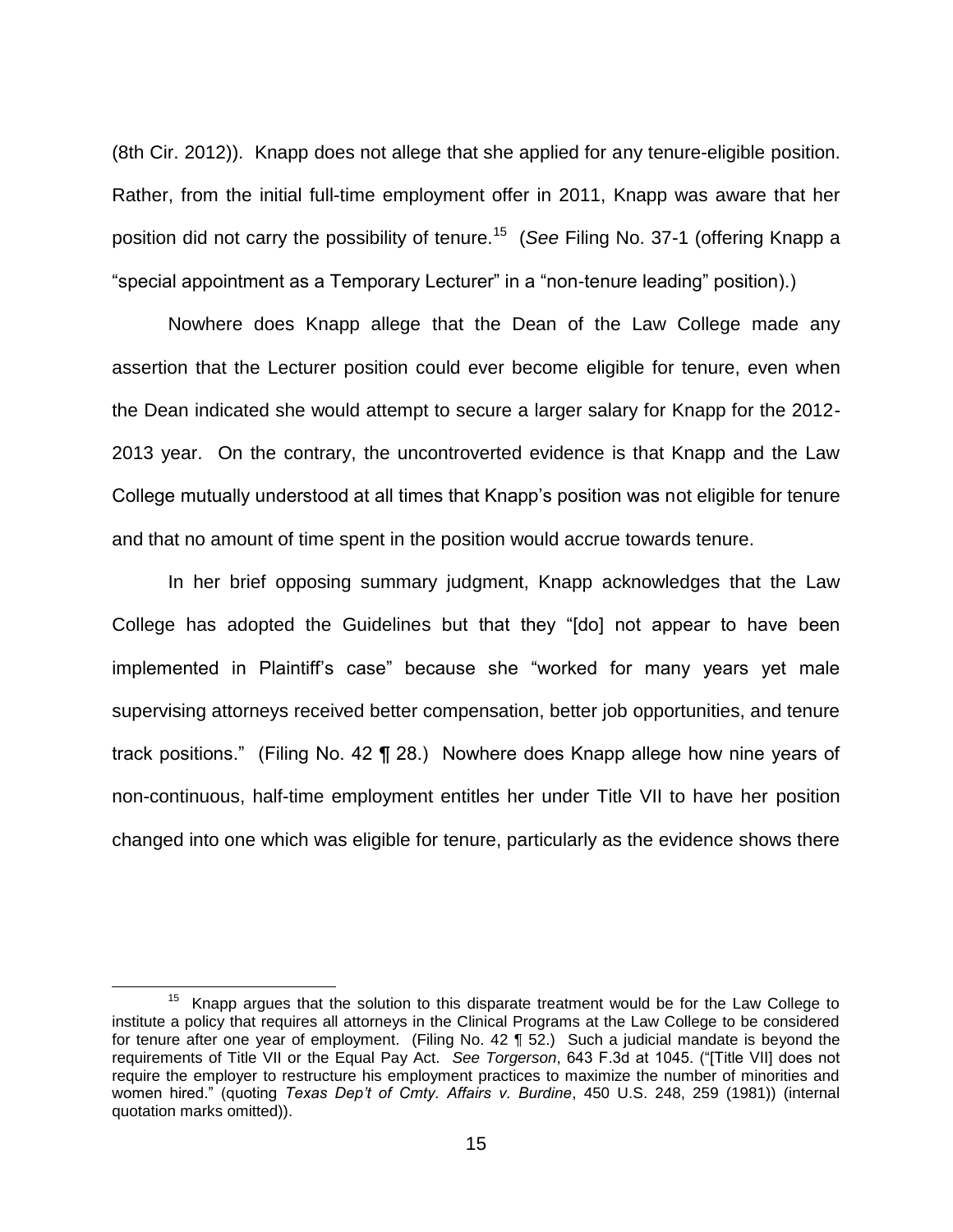was no method for such a transformation under the BRUN's Bylaws and the Law College's own Guidelines.<sup>16</sup>

The uncontroverted evidence before the Court demonstrates that Knapp held a position with substantially different duties from her male colleagues, and she never applied for a position similar to those they held. As such, Knapp has failed to allege facts sufficient for a reasonable jury to find that she suffered less favorable treatment than the Defendants gave to similarly situated individuals outside of her protected class. For this reason, Knapp's first, second, sixth and eighth claims will be dismissed.

## **III. Employment Retaliation Claims**

Knapp also makes claims for constructive discharge (Claim Three) and retaliation (Claim Ten) arising under Title VII. For the reasons stated below, Knapp has failed to plead a prima facie case for either.

## **a. Claim Three: Constructive Discharge**

Knapp asserts a claim for constructive discharge under Title VII.<sup>17</sup> "To prove constructive discharge, a plaintiff must demonstrate that: '(1) a reasonable person in her situation would find the working conditions intolerable and (2) the employer . . . intended to force the employee to quit.'" *Brenneman v. Famous Dave's of Am., Inc.*, 507 F.3d

 $\overline{a}$ <sup>16</sup> Knapp argues in her Brief Opposing Summary Judgment that her situation is comparable to Steve Schmidt, the director of the Law College's Criminal Clinical Program. (Filing No. 42 ¶ 57.) Although Schmidt was in a tenure-track position by 2007, which was a year after being hired into a nontenure position, Knapp does not allege sufficient facts to meet her initial burden. (Filing Nos. 41-2 at 1–3; 42 ¶¶ 24–25.) Knapp does not provide any information regarding the circumstances under which Schmidt was hired for his tenure-ineligible and tenure-track positions nor how his circumstances are comparable to her own. As such, she has not alleged "specific facts showing that there is a genuine issue for trial." *Briscoe,* 690 F.3d at 1011.

 $17$  Knapp's Amended Complaint does not specify the legal basis for her claim for constructive discharge. (*See* Filing No. 20 ¶¶ 62–66.) This Court construes the claim as one arising under Title VII because Knapp cites to a Title VII case before the Nebraska Supreme Court in her Brief in Opposition to Summary Judgment. (*See* Filing No. 42 at 5 (citing *Gavin v. Rogers Technical Services, Inc.*, 755 N.W.2d 47, 54 (Neb. 2008)).)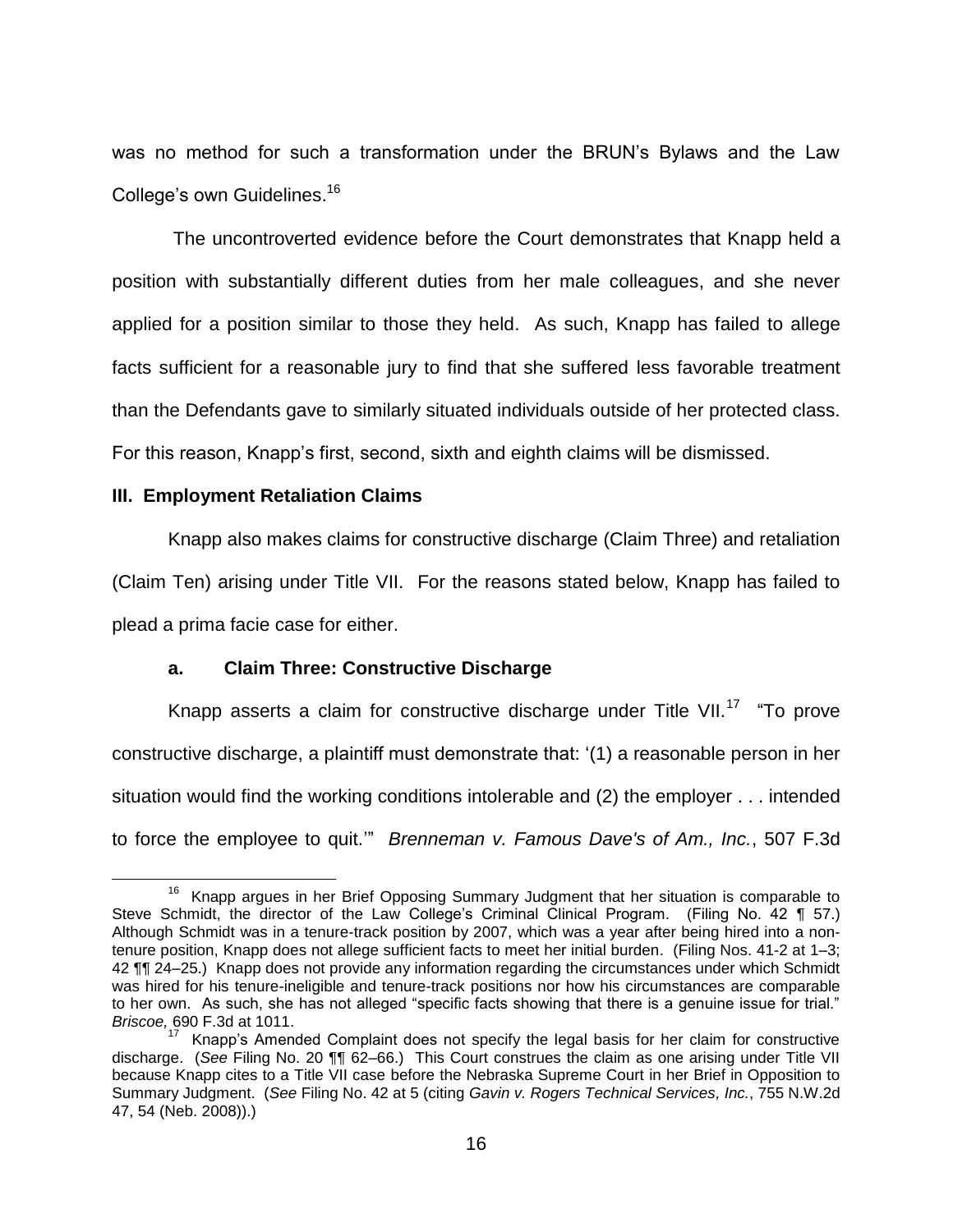1139, 1144 (8th Cir. 2007) (quoting *Tatum v. Ark. Dep't of Health*, 411 F.3d 955, 960 (8th Cir. 2005)). "If the plaintiff cannot show that the employer intended to force her to quit, she can still prevail if 'the employer . . . could have reasonably foreseen that the employee would [quit] as a result of its actions.'" *Id.* (quoting *Wright v. Rolette County*, 417 F.3d 879, 886 (8th Cir. 2005)).

In other words, Knapp must show that she "'subjectively perceive[d] the environment to be abusive' and that 'a reasonable person would have found the conditions of employment intolerable and that [Defendants] either intended to force [her] to resign or could have reasonably foreseen that [she] would do so as a result of [their] actions.'" *Smith v. Fairview Ridges Hosp.*, 625 F.3d 1076, 1087 (8th Cir. 2010) (quoting *Fenney v. Dakota, Minn. & E. R.R.*, 327 F.3d 707, 717 (8th Cir. 2003)), *abrogated on other grounds by Torgerson*, 643 F.3d 1042–43. "To act reasonably, an employee has an obligation not to assume the worst and not to jump to conclusions too quickly. If an employee quits without giving her employer a reasonable chance to work out a problem, then she has not been constructively discharged." *Coffman v. Tracker Marine*, L.P., 141 F.3d 1241, 1247 (8th Cir. 1998) (quoting *Tidwell v. Meyer's Bakeries, Inc.*, 93 F.3d 490, 494 & 496 (8th Cir. 1996)) (internal quotation marks and citations omitted). "This is a 'substantial' burden as the 'bar is quite high' in these cases. *Smith*, 625 F.3d at 1087 (quoting *O'Brien v. Dep't of Agriculture*, 532 F.3d 805, 810 (8th Cir. 2008)), *abrogated on other grounds by Torgerson*, 643 F.3d 1042–43.

Knapp's constructive discharge claim fails for two reasons. First, she has not alleged facts sufficient for a ury to conclude that a "reasonable person would have found the conditions of employment intolerable." Knapp implies that Ruser ceased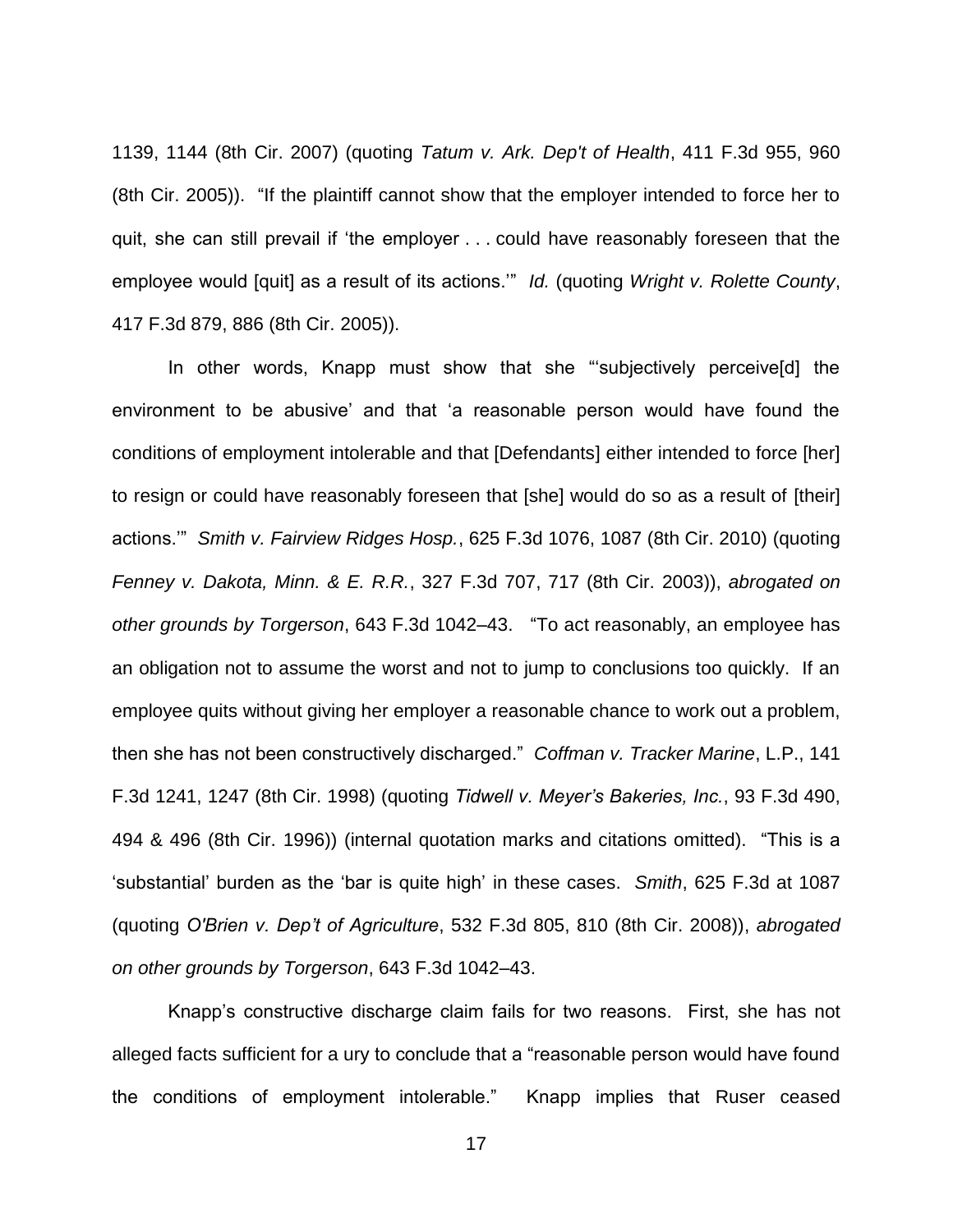communicating with her.in retaliation for her allegations of pay discrimination. Her evidence that Ruser communicated with her less frequently does not, in and of itself, create a cognizable constructive discharge claim. Knapp admits that this lack of communication did not interfere with her own duties (*see* Filing No. 35-7 at 27:3–15), and the evidence shows the two maintained a work-related dialogue, even if was not with Knapp's preferred level of frequency or collegiality. (*See, e.g.*, Filing Nos. 20 ¶ 39; 35-6; 35-7). Knapp further alleges that Ruser began to neglect *his own* cases in the Civil Clinic, thus somehow imperiling Knapp's ethical obligations. However, Knapp's bare assertion that the Civil Clinic was a "de facto law firm" in which she was a partner and her citation to Nebraska Rule of Professional Conduct § 3-501.1(a)<sup>18</sup> is insufficient to create a triable issue of fact. Knapp's Amended Complaint states that the event triggering Knapp's decision to resign was an affront she perceived from Ruser that was exclusively personal and had nothing to do with her or his professional obligations. (Filing No. 20 ¶¶ 40–45.) There is simply no evidence of how Ruser's work on his own cases could affect Knapp so severely as to compel a reasonable person in her position to resign. *See Higgins v. Gonzales*, 481 F.3d 578, 591 (8th Cir. 2007) ("[Plaintiff] cannot make her claim based on personality conflicts, bad manners, or petty slights and snubs."), *abrogated on other grounds by Torgerson*, 643 F.3d 1042–43.

Second, Knapp failed to provide the Law College a reasonable opportunity to correct the situation. The evidence indicates that Knapp communicated her resignation

<sup>18</sup> Nebraska Rule of Professional Conduct § 3-501.1(a) requires lawyers with managerial authority in firms and legal service organizations to make reasonable efforts "to ensure that the firm has in effect measures giving reasonable assurance that all lawyers in the firm conform to the Rules of Professional Conduct." *See* Neb. Ct. R. of Prof. Cond. § 3-501.1(a); Neb. Ct. R. of Prof. Cond. § 3-501.1 comment [1].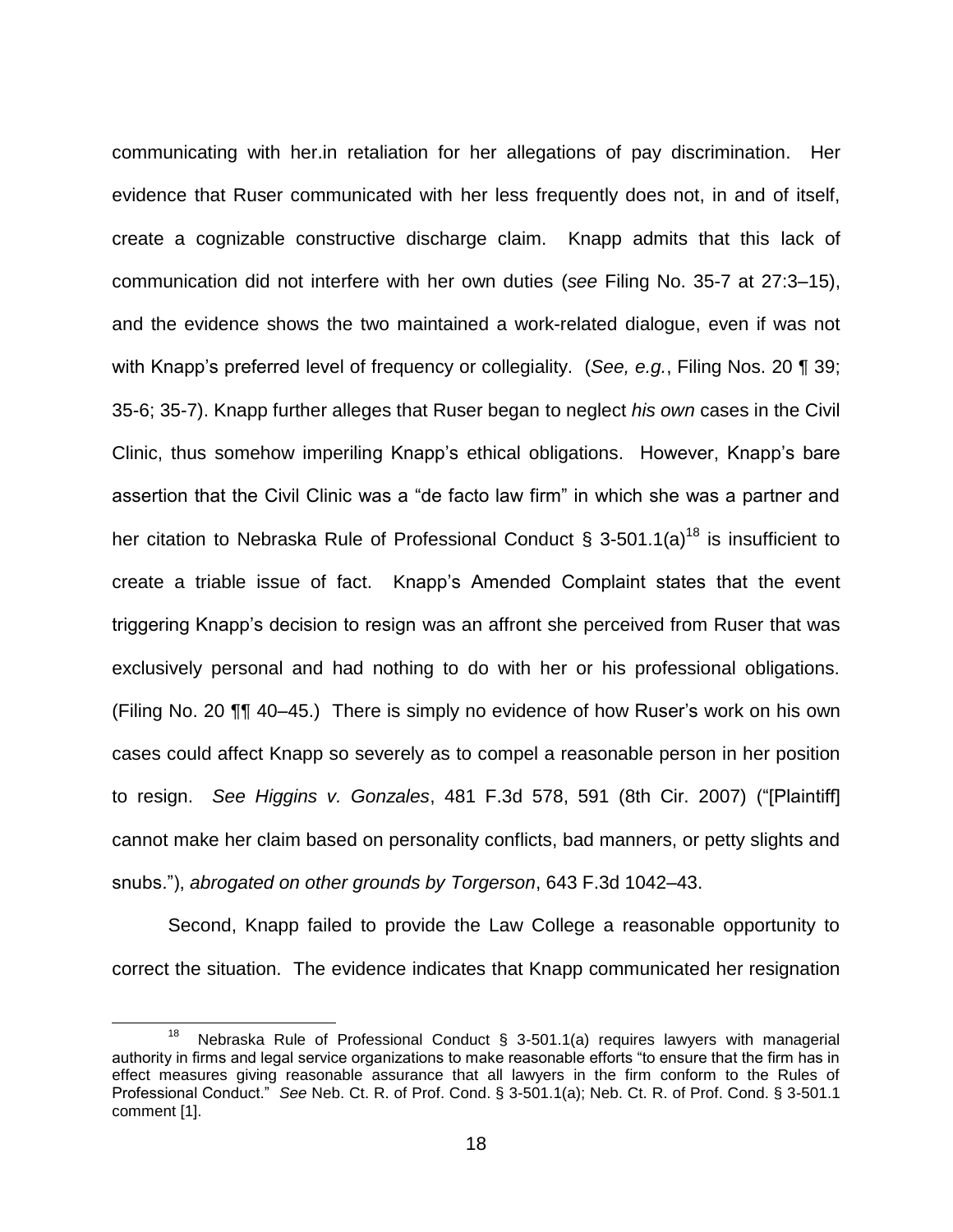to the Dean before affording any opportunity for corrective action. Knapp initially refused to meet with the Dean to discuss future employment. (*See* Filing No. 35-6 at ECF 2.) When Knapp did meet with the Dean, the record indicates that Knapp centered her comments on perceived gender insensitivity within the Civil Clinic that had been ongoing from her time there as a student in the 1980s. Knapp does not allege that she addressed the ethical conundrum she describes in her Brief Opposing Summary Judgement, although she discussed her communication breakdown with Ruser. (*See* Filing Nos. 20 ¶ 47; 35-7 at 73:20–24.)

For these reasons, Knapp has not presented a prima facie case of constructive discharge, and that claim will be dismissed.

## **b. Claim Ten: Employment Retaliation**

 $\overline{a}$ 

Knapp asserts a claim for employment retaliation apparently arising under Title VII.<sup>19</sup> In order to establish a prima facie case for employment retaliation, a plaintiff must establish that (1) she engaged in conduct that a reasonable person could believe was protected conduct under Title VII, $^{20}$  (2) she suffered a materially adverse employment action, and (3) there was a causal connection between the protected conduct and the adverse action. *Helton v. Southland Racing Corp.*, 600 F.3d 410, 416 (8th Cir. 2010). A materially adverse employment action occurs when there is "a tangible change in

<sup>&</sup>lt;sup>19</sup> Knapp's Amended Complaint does not articulate the legal basis underlying her Tenth Claim. To support the claim, Knapp cited a Nebraska case in her Brief in Opposition to Summary Judgment which adjudicated a public policy retaliation issue. (*See* Filing No. 42 at 7 (citing *O'Brien v. Bellevue Public Schools*, 856 N.W.2d 731, 741 (Neb. 2014)). This case itself cites to an earlier case, which Knapp relies on to support her ninth claim for public policy based retaliation. (See Filing No. 42 at 7 (citing *Trosper v. Bag 'N Save*, 734 N.W.2d 704, 706–07 (Neb. 2007)); *O'Brien*, 856 N.W.2d at 741 (citing *Trosper*). While these citations indicate a claim for public policy based retaliation, such a claim would be entirely redundant with Claim Nine, and the claim would be barred by sovereign immunity. As such, this Court will construe Claim Ten as arising under Title VII.

<sup>20</sup> That this first element is met in this case is not disputed by the parties. (*See* Filing No. 36 at ECF 29.)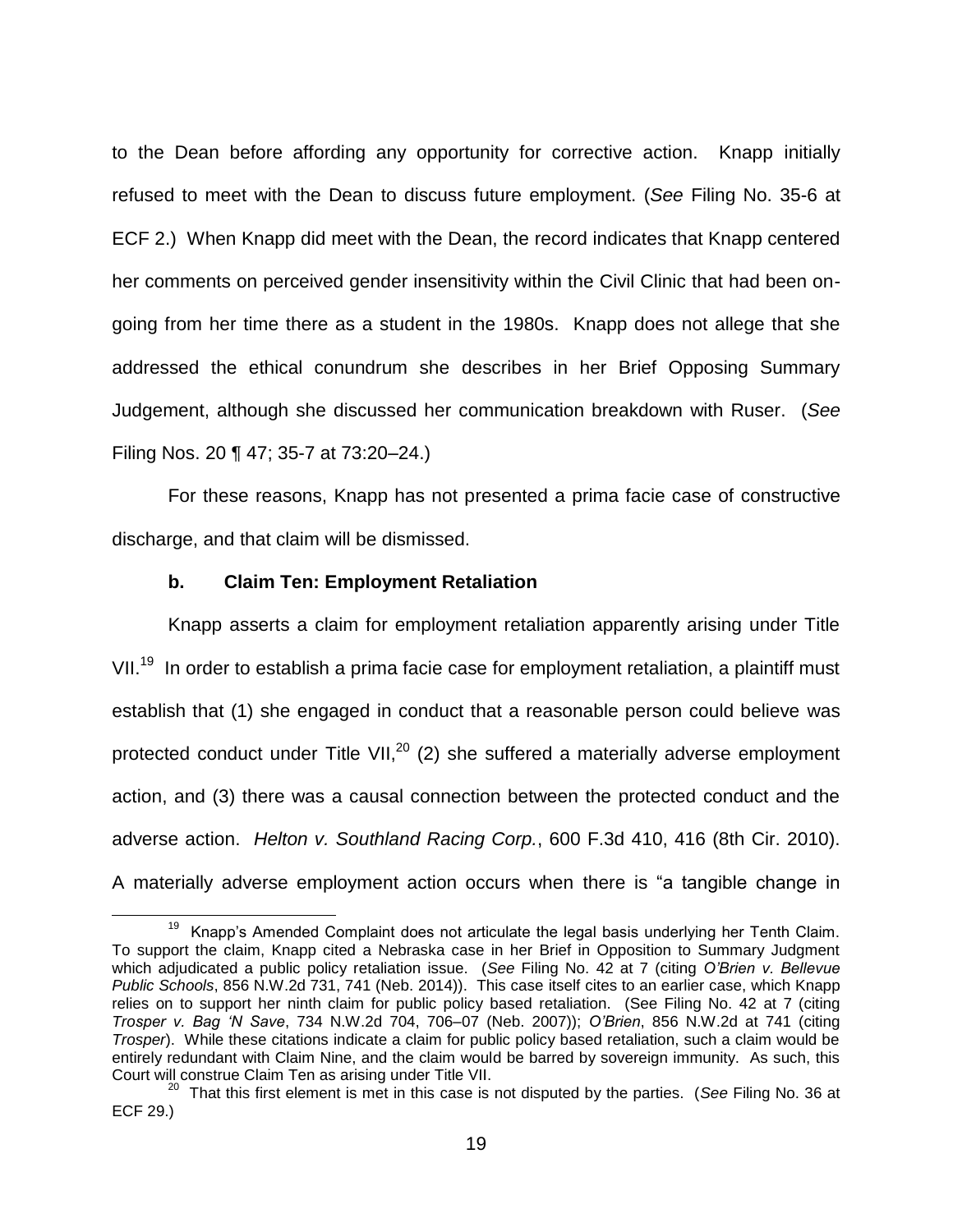working conditions that produces a material employment disadvantage." *Wagner v. Campbell*, 779 F.3d 761, 766 (8th Cir. 2015) (quoting *Clegg v. Ark. Dep't of Corr*., 496 F.3d 922, 926 (8th Cir.2007)) (internal quotation marks omitted). This includes "termination, cuts in pay or benefits, and changes that affect an employee's future career prospects," but does not include "[m]inor changes in duties or working conditions, even unpalatable or unwelcome ones, which cause no materially significant disadvantage." *Id.* at 766–67.

For the same reasons Knapp failed to present a viable claim of constructive discharge, she also has failed to present any genuine issue of material fact as to whether she suffered a materially adverse employment action, *i.e*., a reasonable jury could not conclude that Ruser's alleged conduct constituted an adverse employment action. *See Brenneman*, 507 F.3d at 1144 (holding that a constructive discharge required a tangible employment action); *Clegg*, 496 F.3d at 926 (listing constructive discharge as a type of adverse employment action). While Knapp asserts that her relationship with Ruser grew colder, even strained, after she raised the issue of pay inequality, the conduct she describes does not approach any semblance of adverse employment action. *See Burlington N. & Santa Fe Ry. Co. v. White*, 548 U.S. 53, 68 (2006) (Title VII . . . does not set forth a general civility code for the American workplace.'" (quoting *Oncale v. Sundowner Offshore Services, Inc.*, 523 U.S. 75, 80 (1998))).

Knapp acknowledges that her strained relationship with Ruser did not interfere with her ability to perform her duties as they related to her assigned cases within the Civil Clinic. (*See* Filing No. 35-7 at 27:3–15.) As with her constructive discharge claim,